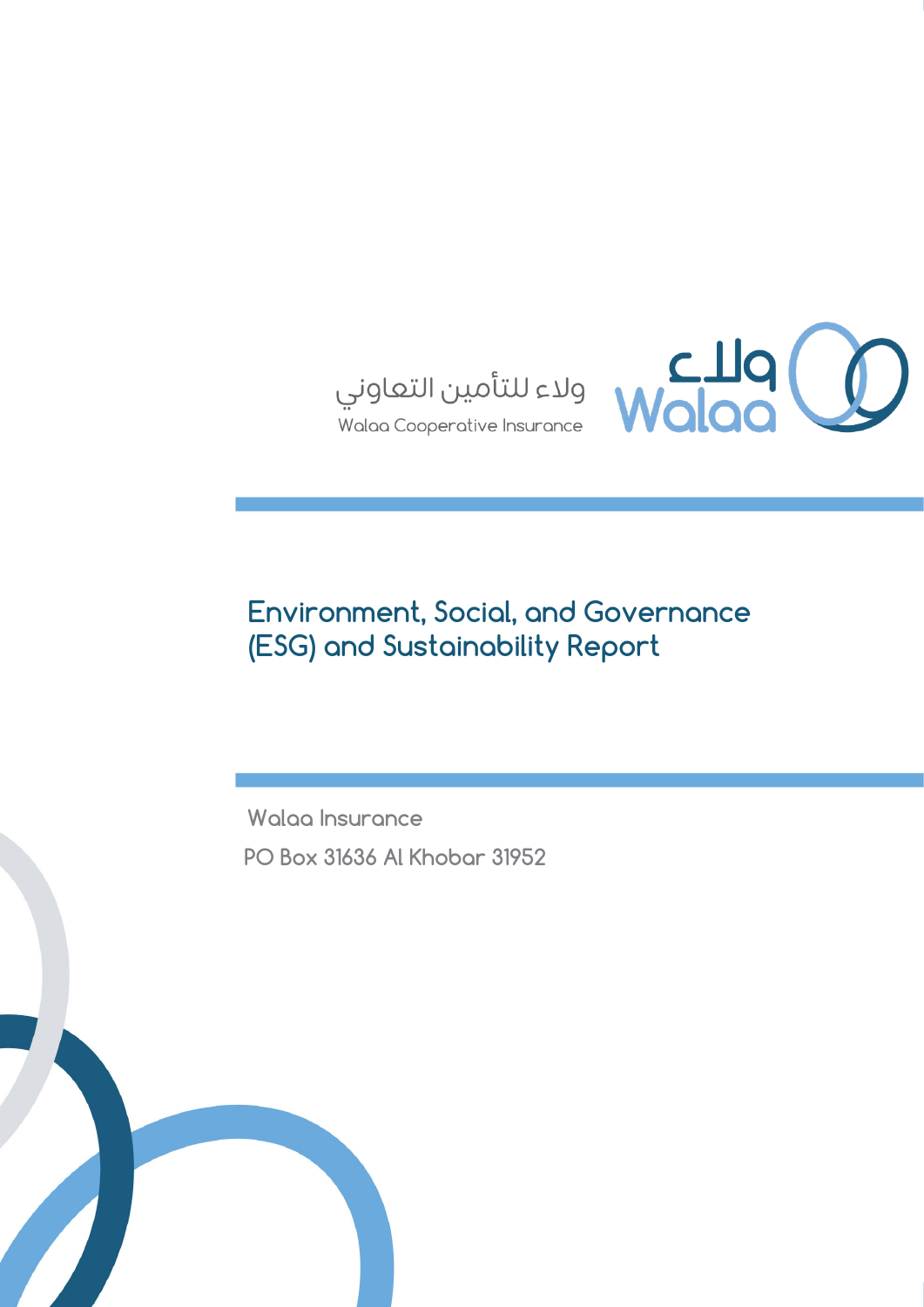# **Report's Content**

| About Walaa Cooperative Insurance Company             |    |
|-------------------------------------------------------|----|
| Sustainability Report's Purpose and Development Goals |    |
| Governance of Sustainability                          |    |
| <b>Customers and Customer Satisfaction</b>            | 14 |
| Employees and Career Development Trainings            |    |
| <b>Regulators &amp; Partners</b>                      | 20 |
| Environment                                           | 22 |
| Community                                             | 24 |
|                                                       |    |

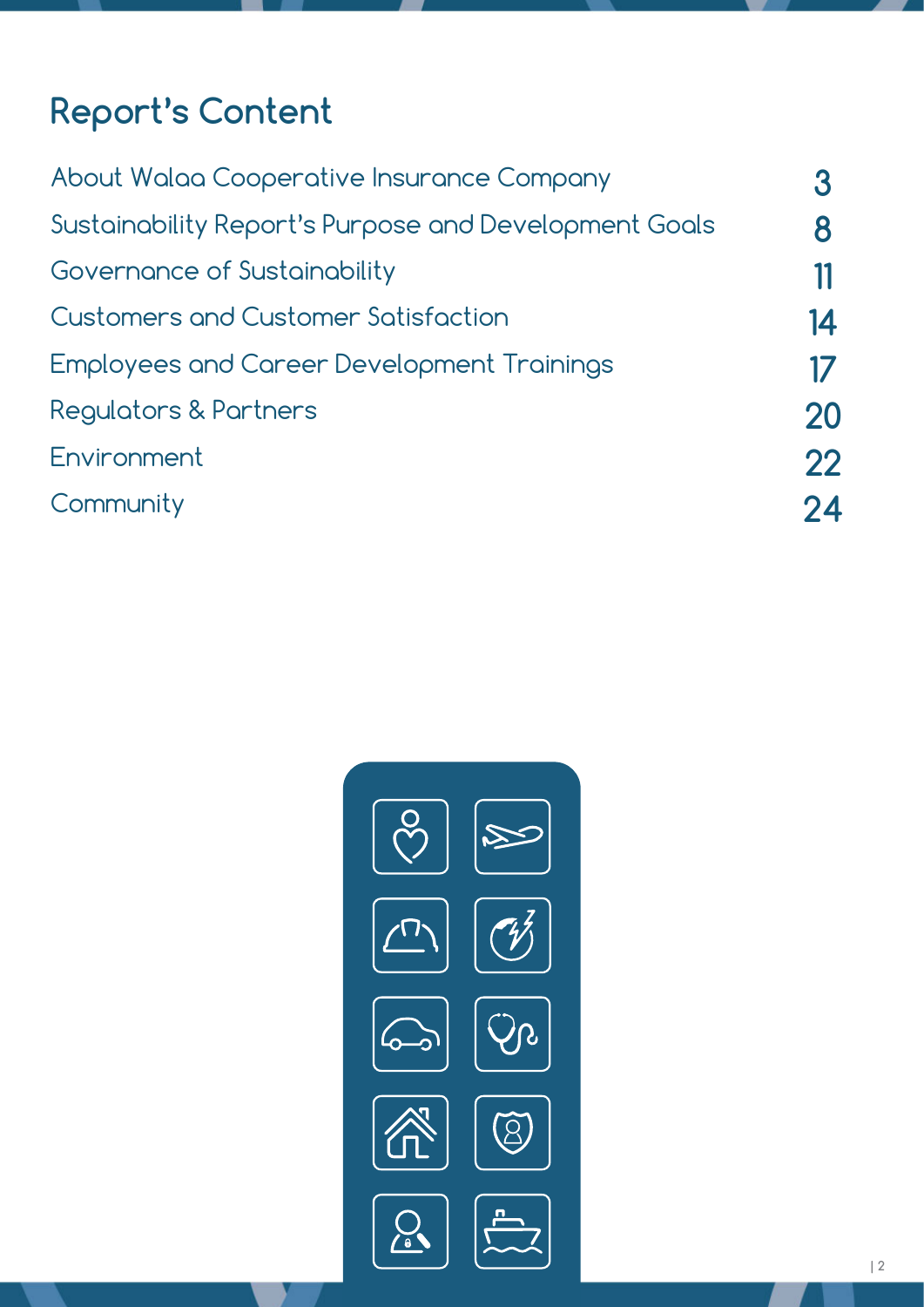

# **About Walaa Cooperative Insurance Co.**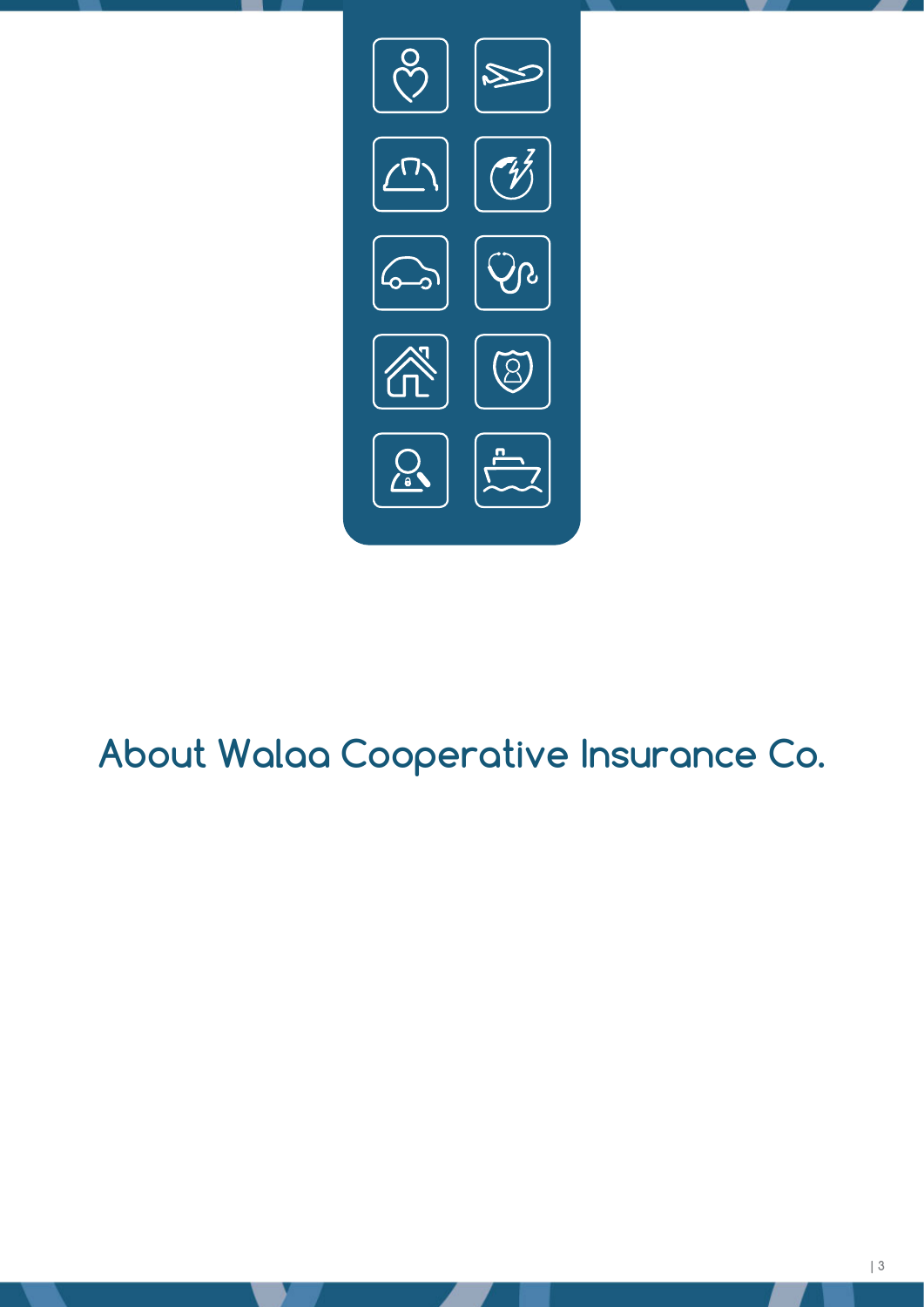#### **OurVision**

**To, position ourselves as one of the leading insurance companies in the Saudi market providing all classes of Shariah compliant products in all sectors and to all cross sections of the society We take pride in introducing ourselves as one of the leading insurance and reinsurance companies in the Kingdom of Saudi Arabia Walaa was established as a Saudi Joint Stock company in 2007 and it received its operating license from SAMA as an 'Insurance and Reinsurance Company' in July 2008.**

**Walaa has always been focused on the financial stability in its operations, which is also being reflected in our financial credit rating by S&P and Moody's Walaa is the only insurance company in KSA to have A rating with a ' outlook of S&P Global, and Walaa has also maintained A 3 rating with a ' outlook of Moody's Investors Service for the last two years.**

**Walaa, headquartered in Al Khobar, has over 470 employees serving both corporate and individual clients through our 70 branches, 3 regional offices throughout the Kingdom as well as through our digital platforms.**

**Walaa is currently the only composite insurance company in KSA licensed to sell Protection Savings, Motor, Medical, and Property Casualty insurance products as well as providing facultative reinsurance for both General and Life products, to local insurance companies and assisting SAMA vision of retaining more risk inside the Kingdom.**

**We are proud to be the first insurance company in the Kingdom to have obtained the international ISO certificate (ISO 9001 2015 in 2017 for the standards of quality management systems. We are proud to present you Walaa's first sustainability report.**

**We believe that adhering to high ESG ( Social and Corporate Governance) standards is critical to our long term success and is the foundation for delivering our commitments to our shareholders Because of this conviction, corporate governance and sustainability issues such as client centricity and being a responsible employer have been hardwired into Walaa's operations since its inception.**

**This report is an opportunity for us to reflect on our achievements to date and sets out our current areas of focus, the principles that guide us and the foundation we have set up to achieve our long term ambitions.**

**Werecognize that sustainability is a journey and that it consists of a multitude of areas We have therefore adopted a phased approach and we seek to increase disclosures on our targets and performance over time Our aim to proactively work towards improving our ESG performance and become a leader in the market, supporting the vision of the Kingdom while building an institution that will last for the coming generations.**

#### **Our stakeholders**

**Proactive engagement with stakeholders supports Walaa's achievement of its purpose and long term sustainability The main stakeholder groups for this sustainability report are customers, employees, shareholders, regulators, partners, and the wider community.**

**The identification and categorization of these stakeholder groups was based on existing in house research and interviews with internal experts These stakeholders are reflected in the content of the report and its presentation.**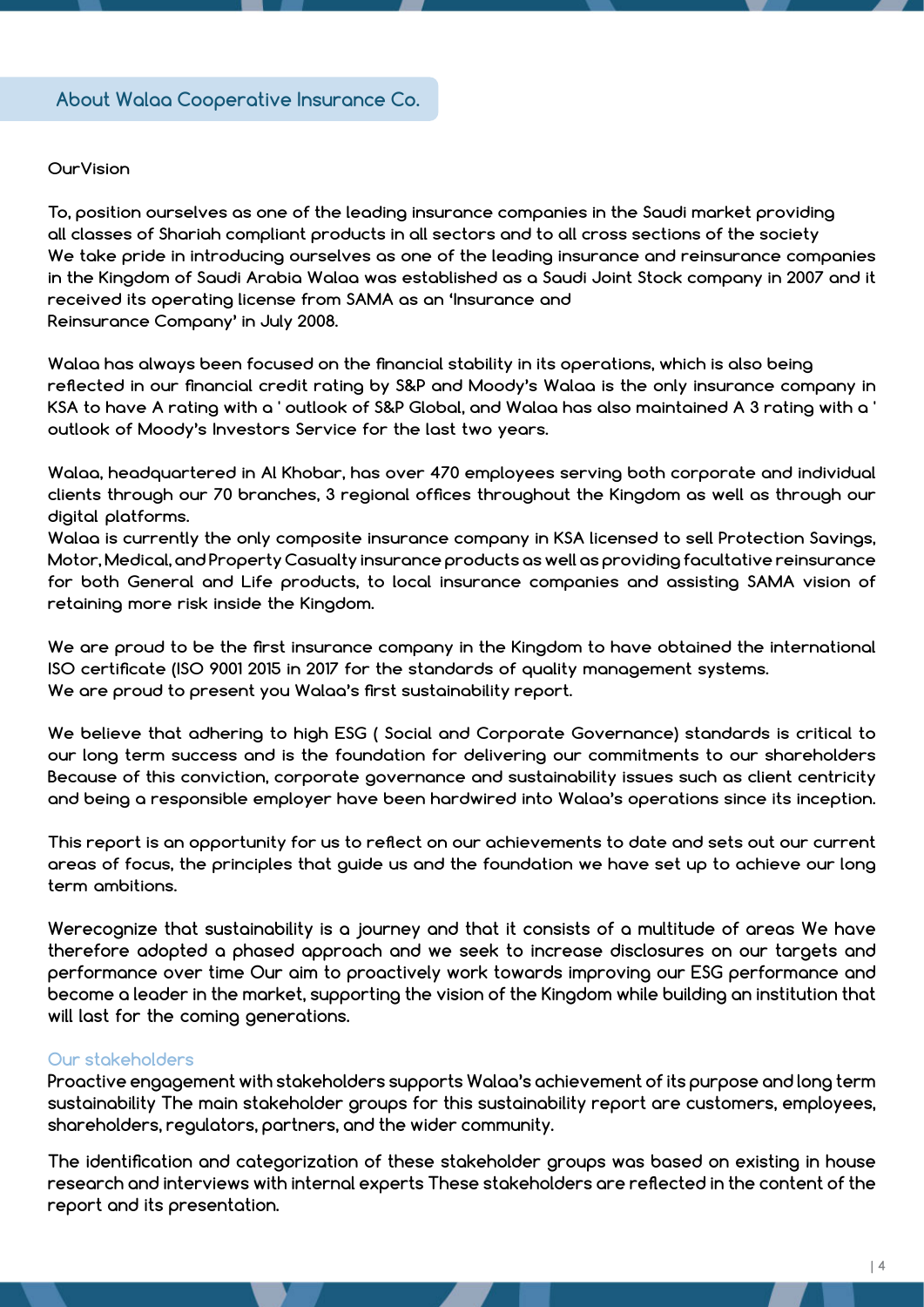| 1 - Customers      |                                                                                                                                                                                                                                                    |
|--------------------|----------------------------------------------------------------------------------------------------------------------------------------------------------------------------------------------------------------------------------------------------|
| Stakeholder's Need | - Product and service quality<br>- Providing products and services that are in customers' best interest<br>- Helping customers make informed decisions<br>- Protecting customer data and privacy<br>- Claim's settlement<br>- Complaint resolution |
| Our Response       | - Clear business processes<br>- Customer complaints and feedback mechanism<br>- Information security systems and awareness<br>- Business continuity plans                                                                                          |
| Engagement Methods | - Walaa's Website<br>- Social media platforms<br>- Customer service department (Satisfaction surveys)<br>- Branches, offices, and brokers (Sales team)<br>- Scheduled meetings with Walaa's Management                                             |

# Our stakeholders, Cont

| 2 - Employees      |                                                                                                                                                                                                                                        |
|--------------------|----------------------------------------------------------------------------------------------------------------------------------------------------------------------------------------------------------------------------------------|
| Stakeholder's Need | - Clear roles and responsibilities<br>- Appraisal process<br>- Working conditions<br>- Health and safety (Protection during emergency)<br>- Job security and career growth and development<br>- Ability to speak up and raise concerns |
| Our Response       | - Clear job descriptions<br>- Emergency response, BCP & Business/Disaster recovery<br>development, implementation, & training/testing<br>- Health & safety practices<br>- Corporate culture<br>- Listening to employees                |
| Engagement Methods | - Intranet<br>- Complaint)s channel<br>- Training<br>- Appraisal systems<br>- One on one conversations between managers and employees<br>- Employee engagement surveys                                                                 |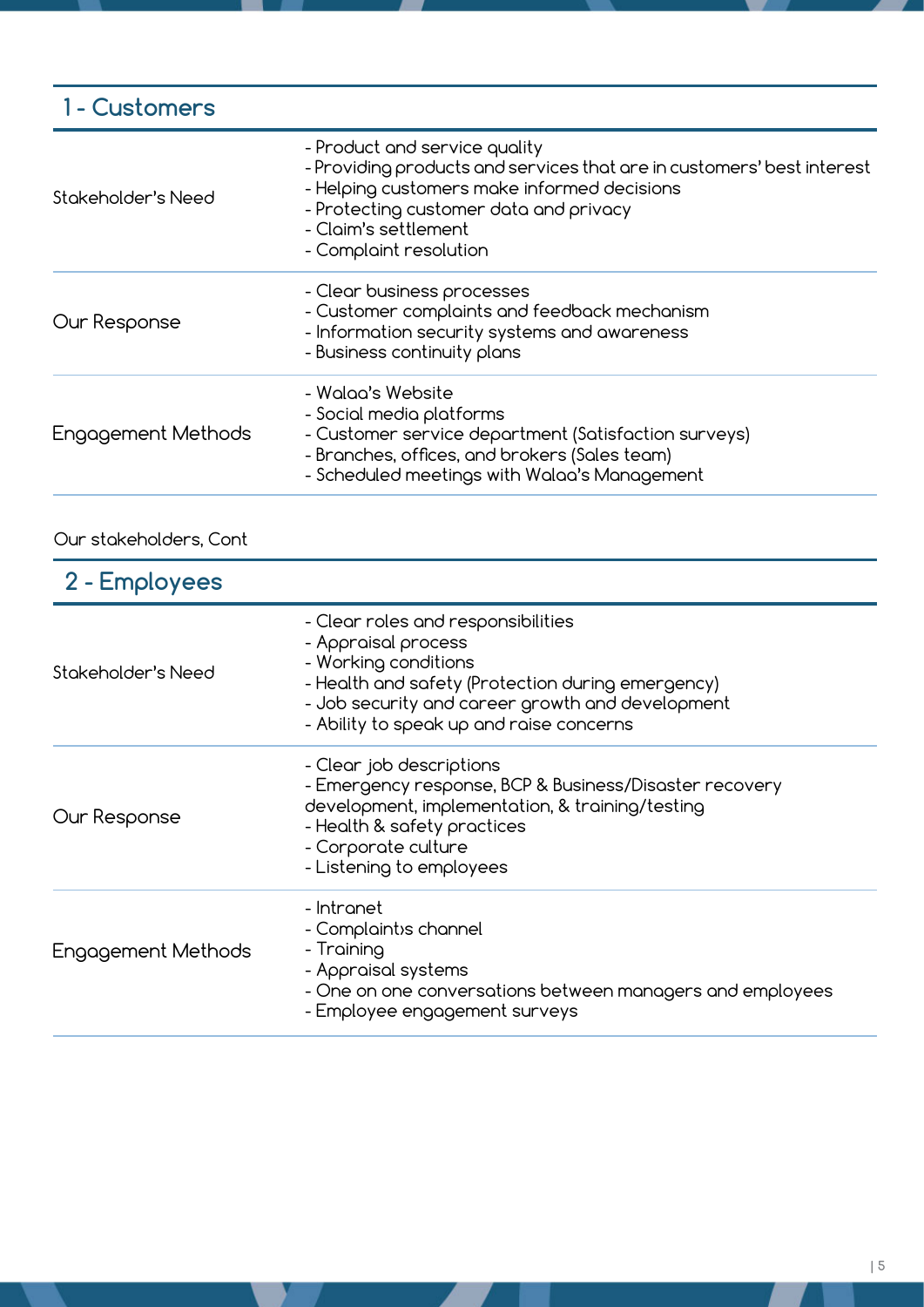### - Sustainable growth and market share - Strong corporate governance - Business resilience - Technology transformation - Transparency and disclosure - Financial strength rating - Disciplined growth strategy - Strong board oversight - Strict compliance with corporate governance regulations - Sound capital management strategy and robust risk management practices - Emergency response, BCP & Business/Disaster recovery development, implementation and training - IMS development & implementation - Transparent and timely disclosures - Corporate website - Corporate governance report - General Assembly Meetings - Roadshows - One on one visits to discuss financial performance and ESG issues - Communications through Investor Relations and Corporate Stakeholder's Need Our Response Engagement Methods **3 - Shareholders**

Governance teams as well as company's Board of Directors

# - Sound and stable insurance market **4 - Government and Regulators**

| Stakeholder's Need | - Compliance with rules and regulations<br>- Incident notification and updates during crisis<br>- Transparency and disclosure                                               |
|--------------------|-----------------------------------------------------------------------------------------------------------------------------------------------------------------------------|
| Our Response       | - Compliance department and processes<br>- Code of ethics<br>- Business continuity plans<br>- Communication & support during crisis<br>- Transparent and timely disclosures |
| Engagement Methods | - Regular reporting<br>- Correspondence and communications<br>- Meetings and onsite visits<br>- Participation in Governmental initiatives and campaigns                     |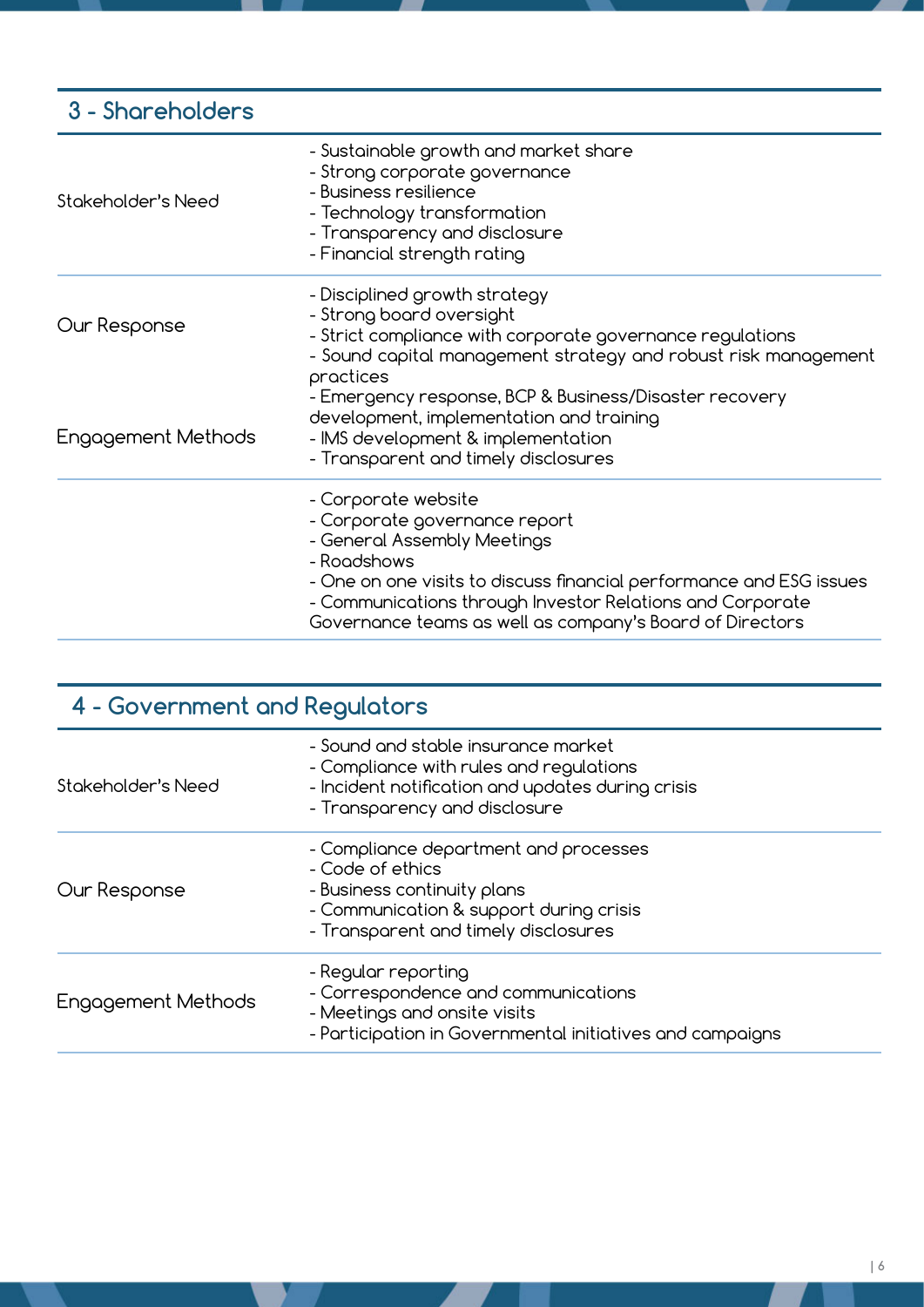# **5 - Suppliers, brokers, and reinsurers**

| Stakeholder's Need | - Mutual benefits and continuity<br>- Timely payment<br>- Fairness<br>- Safety of employees and assets                                                                                                                                                                                        |  |
|--------------------|-----------------------------------------------------------------------------------------------------------------------------------------------------------------------------------------------------------------------------------------------------------------------------------------------|--|
| Our Response       | - Supplier evaluation and monitoring<br>- Actions based on supplier ratings set by procurement, risk and<br>compliance departments<br>- Business continuity awareness<br>- Financial resources to meet supplier commitments during<br>emergencies<br>- Suppliers and partners code of conduct |  |
| Engagement Methods | - Internal portal<br>- Procurement and compliance departments<br>- Training workshops<br>- Complaint)s channel<br>- Vendor and partner code of conduct                                                                                                                                        |  |

| 6 - Community      |                                                                                                                                                                                     |
|--------------------|-------------------------------------------------------------------------------------------------------------------------------------------------------------------------------------|
| Stakeholder's Need | - Developing local human resources and providing employment<br>opportunities<br>- Corporate responsibility<br>- Gender equality                                                     |
| Our Response       | - Meet Saudization targets<br>- Provide training & internship programs for Saudi students<br>- Conducts/sponsors social responsibility.<br>- Programs by contributing SAR 1/policy. |
| Engagement Methods | - Charitable initiatives<br>- Website<br>- Social media<br>- Events                                                                                                                 |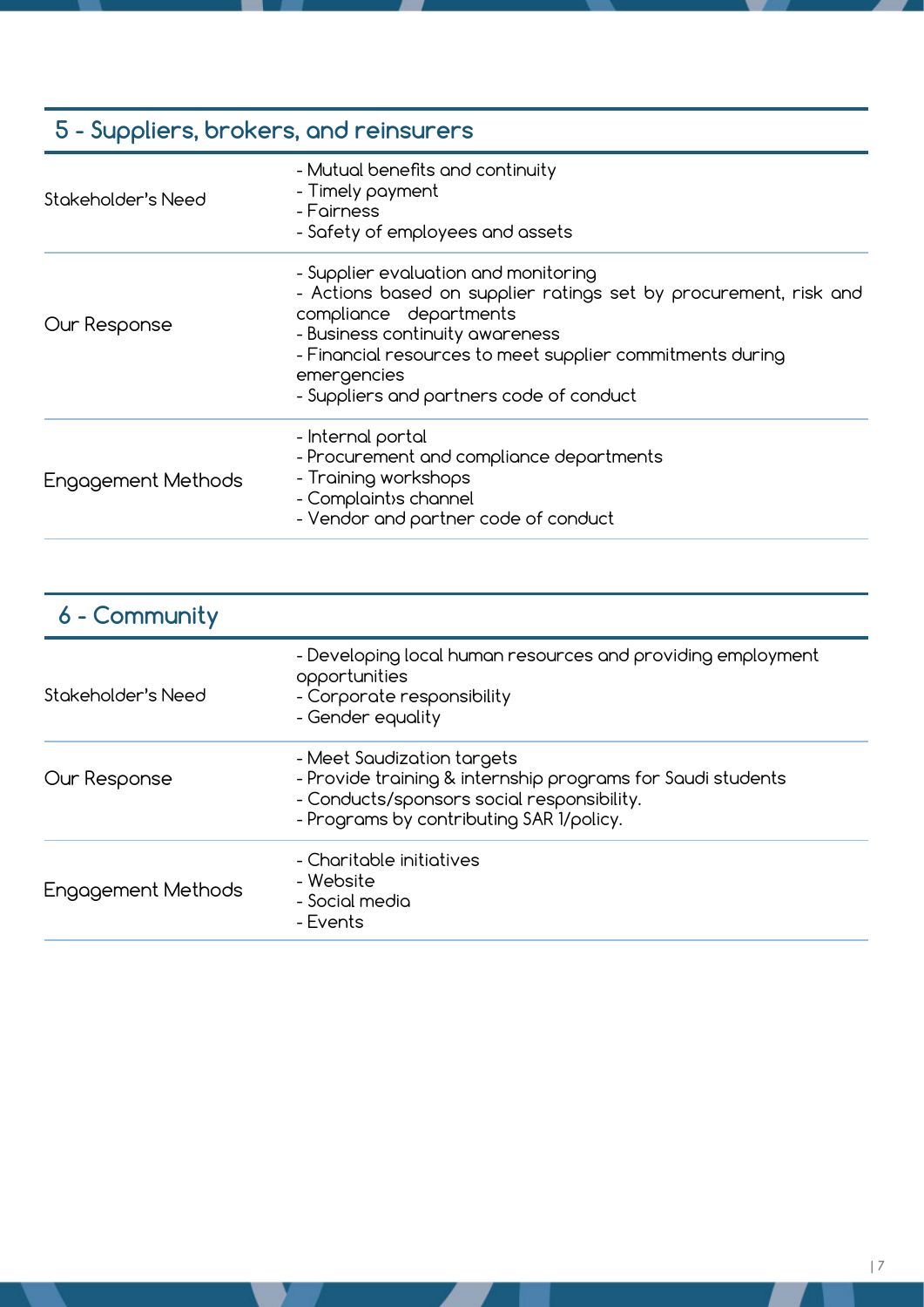

# **Sustainability Report's Purpose and Development Goals**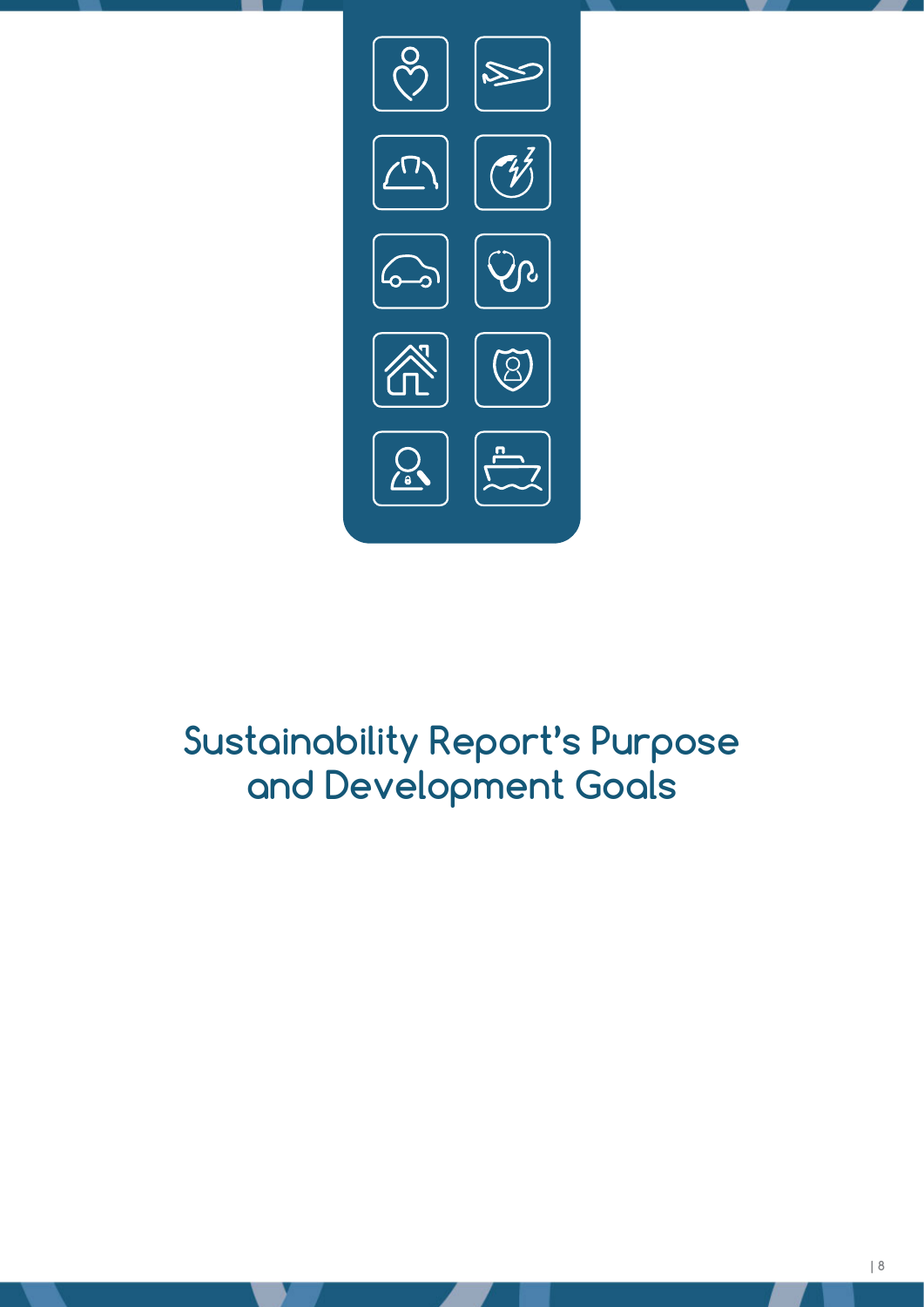### **Materiality**

 $\begin{picture}(160,10) \put(0,0){\line(1,0){100}} \put(10,0){\line(1,0){100}} \put(10,0){\line(1,0){100}} \put(10,0){\line(1,0){100}} \put(10,0){\line(1,0){100}} \put(10,0){\line(1,0){100}} \put(10,0){\line(1,0){100}} \put(10,0){\line(1,0){100}} \put(10,0){\line(1,0){100}} \put(10,0){\line(1,0){100}} \put(10,0){\line(1,0){100}}$ 

For the purposes of this report, Walaa conducted a materiality assessment to identify the sustainability issues that are perceived as being most important to our business and stakeholders, and which Walaa can influence.

This was done through a desk based analysis of industry trends, sustainability frameworksand best practices The assessment also included interviews with internal experts who conveyed the expectations of various stakeholders The outcome of this assessment was used to inform our sustainability approach, strategy, and reporting.

We understand that our material issues are dynamic and will change over time Walaa seeks to review the materiality analysis process on a regular basis in order to refine materiality assessment practices.

#### **Sustainable Development Goals**

In 2015 United Nations member states adopted the 2030 Agenda for SustainableDevelopment, at the center of which are 17 Sustainable Development Goals ( that serve as a universal call for action to end poverty, protect the planet, and ensure prosperity for all by 2030 These goals provide a shared blueprint and roadmap for the public and the private sector on how to achieve a sustainable development.

Furthermore, Saudi Arabia's Voluntary National Review to the 2018 United Nations High Level Political Forum on Sustainable Development is the Kingdom's first attempt to conduct a comprehensive review of the status of the SDGs, in alignment with the kingdom's Vision 2030 and the actions taken by national entities including governmental sector, private sector, and non governmental organizations to fulfill the 2030 Agenda for Sustainable Development For more information, please visit:

#### [https://sustainabledevelopment.un.org memberstates/saudiarabia](http://https://sustainabledevelopment.un.org memberstates/saudiarabia
)

Walaa supports all the sustainable development goals, hence, we have linked our key sustainability issues to the most relevant SDGs for our operations in our report.

# Material Topics Mapped to Sustainable Development Goals (SDGs)

| Topic                                              | <b>Materiality Reason</b>                                                                                                                                                                                                                            |
|----------------------------------------------------|------------------------------------------------------------------------------------------------------------------------------------------------------------------------------------------------------------------------------------------------------|
| Financial<br>Performance                           | Running a profitable business is one of the best ways in which<br>we can positively impact society and ensure future growth.                                                                                                                         |
| Customer trust and<br>protection                   | Delivering on our commitments is key to secure earnings and<br>sustain our business.                                                                                                                                                                 |
| Data security                                      | Protecting client/business partners' privacy and handling<br>personal information entrusted to us with the utmost care is<br>central to everything we do and key to consumer/partners'<br>confidence.                                                |
| Compliance with<br>regulations                     | A well functioning, sound, and stable insurance market is of<br>major importance to society at large, and we are committed<br>to achieve the highest level of transparency and compliance<br>with laws, rules, regulations, and professional ethics. |
| Strong corporate<br>governance and<br>transparency | A robust corporate governance structure helps improve<br>decision making, deliver economic growth, and maintain the<br>confidence of our stakeholders.                                                                                               |

**Market Place**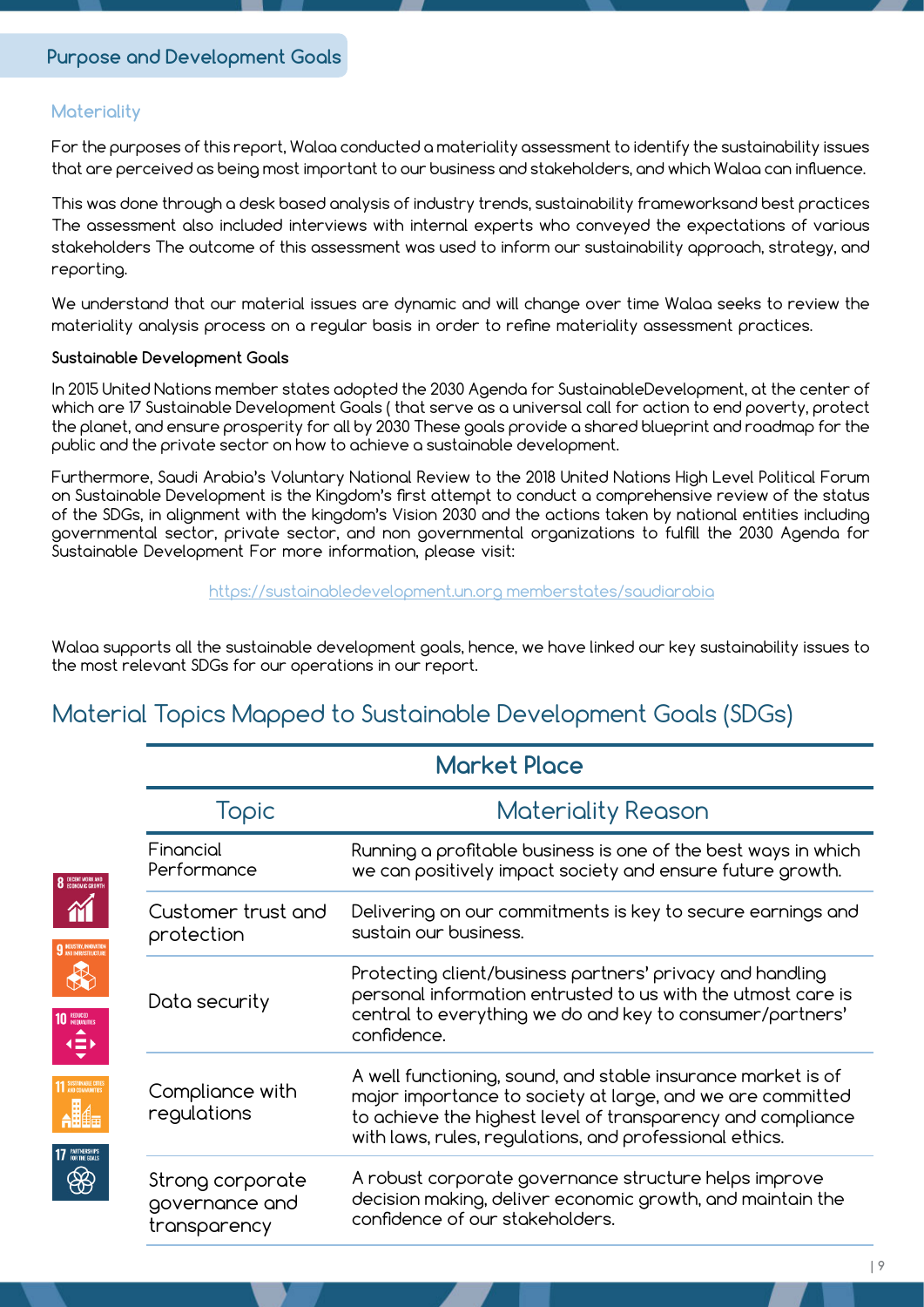|                                                 | People                                                                                                                                |
|-------------------------------------------------|---------------------------------------------------------------------------------------------------------------------------------------|
| Topic                                           | <b>Materiality Reason</b>                                                                                                             |
| Creation of<br>employment<br>opportunities      | We have a role in nurturing and developing the local talent<br>for the long term benefit of our business and the national<br>economy. |
| Workforce training<br>and career<br>development | Our people are the foundation for our current success and<br>the key to our future.                                                   |
| Employee well<br>being                          | The well being of our employees underpins our ability to<br>deliver great service to customers.                                       |

 $\begin{array}{c} {\bf3} \text{ }^{\text{SOOD HEATH}} \\ {\bf3} \text{ }^{\text{SOOD HEATH}} \\ {\bf-0} \end{array}$ 

 $\begin{array}{c}\n 4 \text{ quantum}\\ \hline\n 600 \text{ATTO} \text{A}\n \end{array}$ 

 $\begin{matrix} 5 \text{ GENDER} \\ \text{FQUALITY} \\ \text{F} \end{matrix}$ 

| <b>12</b> ESPONSIBLE<br>AND PRODUCTION | Environment                           |                                                                                                   |  |
|----------------------------------------|---------------------------------------|---------------------------------------------------------------------------------------------------|--|
| 13 GLIMATE                             | Topic                                 | <b>Materiality Reason</b>                                                                         |  |
| $\bigodot$                             | Environmental<br>impact of operations | Our stakeholders expect us to find ways to grow our business<br>while protecting the environment. |  |

| 4 QUALITY<br>Mi                     | Community               |                                                                                                                                                                                       |  |  |  |
|-------------------------------------|-------------------------|---------------------------------------------------------------------------------------------------------------------------------------------------------------------------------------|--|--|--|
| <b>11 SUSTAINABLE CITIES</b>        | Topic                   | <b>Materiality Reason</b>                                                                                                                                                             |  |  |  |
| ▞▓▓<br><b>17</b> PARTNERSHIPS<br>88 | Community<br>investment | Businesses need strong, vibrant communities, and investing in<br>community strengthening initiatives support our long term<br>viability as much as the well being of our communities. |  |  |  |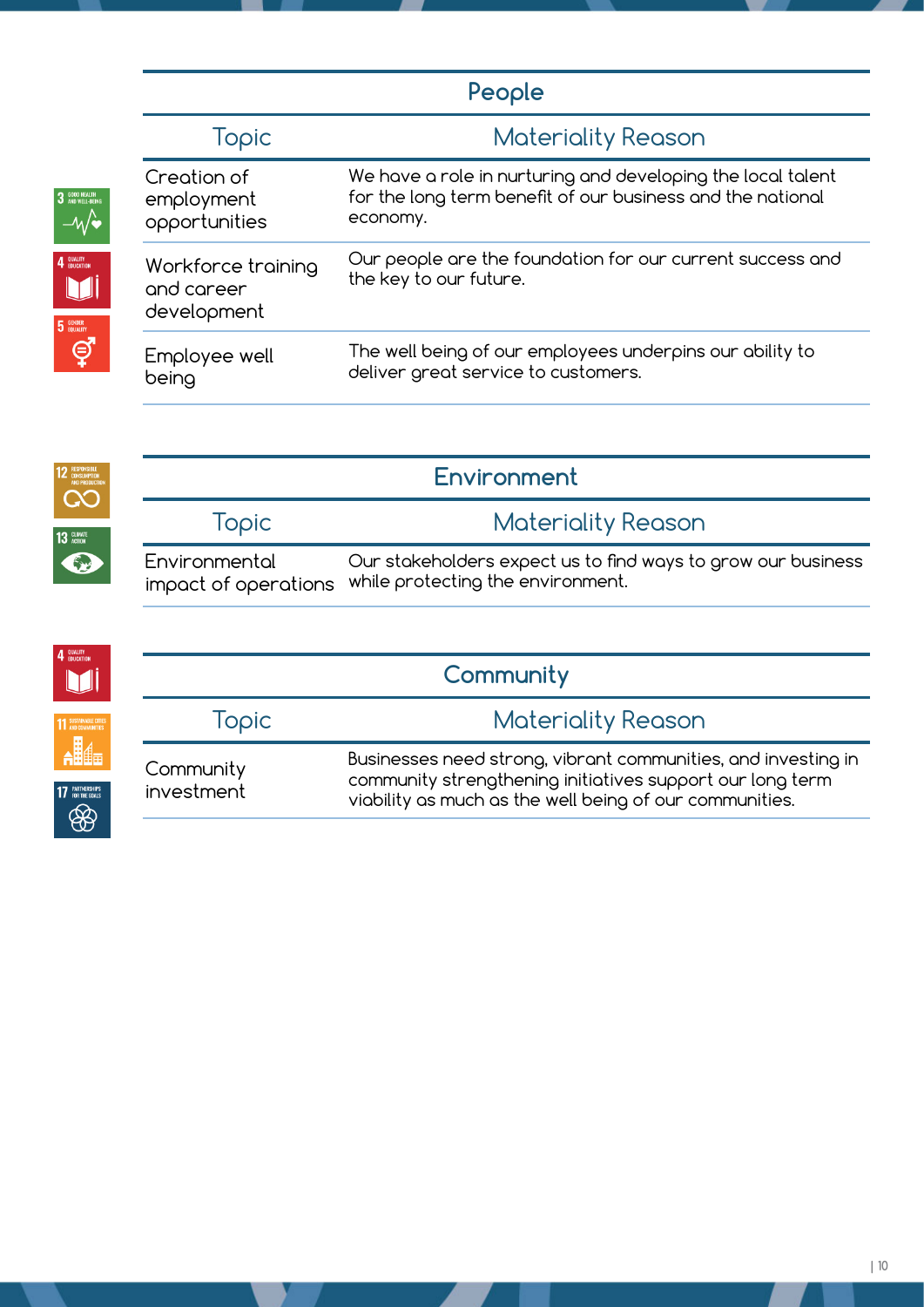

# **Governance of Sustainability**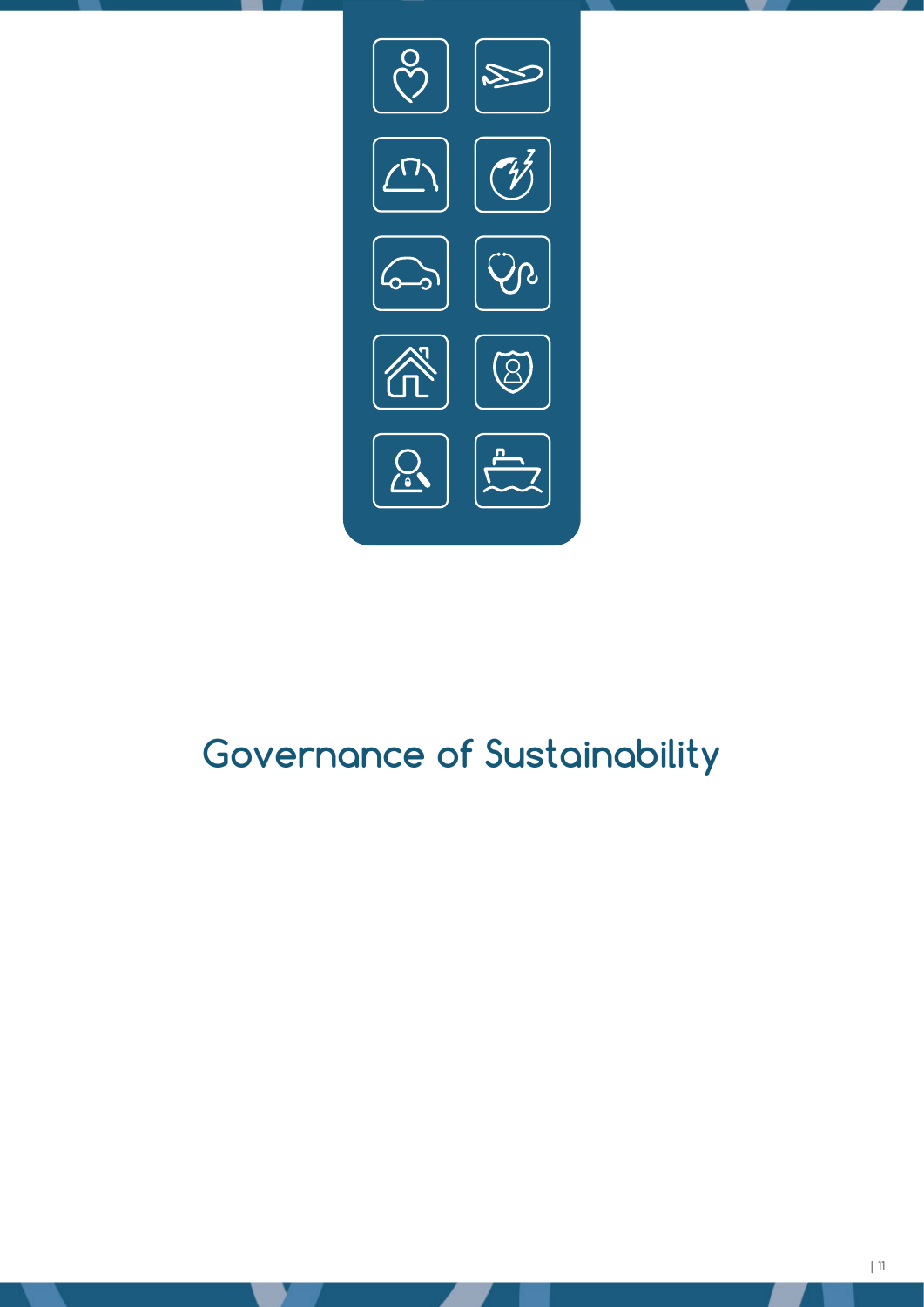## **ESG Steering Committee Structure**

To ensure that our sustainability activities are embedded in our operations and aligned with the company's strategy and risk profile, Walaa's management has set up an ESG Steering Committee.

This committee is led by executives from different functions and chaired by our Chief Executive Officer ESG Steering Committee composition is as follows.



The purpose of the committee is to identify sustainability initiatives and goals that are relevant for Walaa The committee communicates updates throughout the year to the Board of Directors and throughout the organization.

| Chairman  | Johnson Varughese             | Chief Executive Officer (CEO)                |
|-----------|-------------------------------|----------------------------------------------|
| Secretary | Rawan Al Afaleq               | Board Secretary & Investor Relations Officer |
| Member    | Mohannad Al Desouki           | Chief Financial Officer (CFO)                |
| Member    | Syed Raza Haider              | Appointed Actuary                            |
| Member    | Ghayas Khan                   | <b>Chief Technical Officer</b>               |
| Member    | Wasif F. Minhas               | <b>Chief Technical Officer</b>               |
| Member    | Saif Abbasi                   | <b>Finance Executive Consultant</b>          |
| Member    | Isra Elahi                    | <b>Financial Reporting Analyst</b>           |
| Member    | Mansour Dasouky               | Marketing Manager                            |
| Member    | <b>Fahad Khalid Abalkhail</b> | Head of Corporate Sales                      |
| Member    | Jacob Mathew                  | QEHS Manager                                 |
| Member    | Turki Al Buraik               | HR & Government Relations Manager            |
| Member    | Sam Lukose                    | <b>Admin Executive</b>                       |
| Member    | Khalid Ahmad Omran            | Compliance Manager                           |
| Member    | Sukainah                      | Alkhalifah Risk Manager                      |
| Member    | Khulood Al Shreif             | Customer Care Manager                        |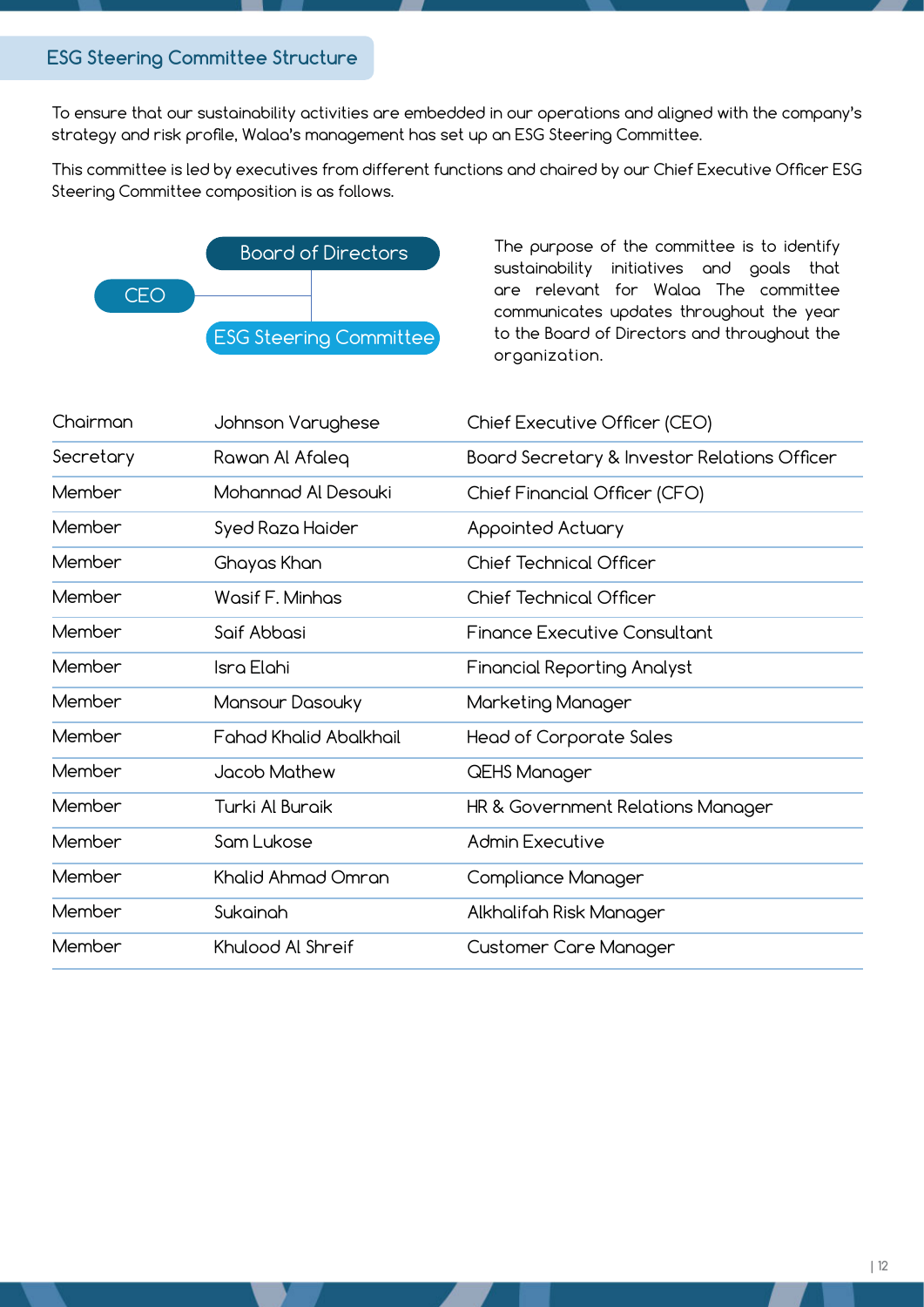### **Our Covid 19 Response**

During the challenging times of 2020 and into 2021 COVID 19 affected all our stakeholders, and our thoughts are with the people and communities whose lives or health have been directly impacted by this unprecedented event.

In March 2020 shortly after the World Health Organization and The Saudi Ministry of Health characterized COVID 19 as a pandemic, Walaa put its business continuity plans in action, ensuring we do our part to help prevent the spread of COVID 19 while continuing to deliver the services our customers deserve.

#### **These included:**

- The adoption of Health and Safety guidance for all our operations in relation to COVID 19
- Setting strict guidelines for social distancing in our offices
- Encouraging office based employees to work from home whenever possible

 - Company wide webinars and informative announcements for employees on keeping themselves and their families safe

- Working with our partners to implement appropriate infection control measures, and
- Strong promotion of digital services to our customers

Walaa's response also included supporting our communities

- Supporting the national emergency measures to combat COVID 19 Walaa contributed SAR 000 000 1 to the Health Endowment Fund Health Endowment Fund for fighting COVID 19

- Supporting the health sector in the KSA by offering discounts to employees of the Ministry of Health and their families as well as other government employees involved in the national response to the pandemic such as Ministry of Education

- Raising awareness and sharing guidance on how to prevent the spread of COVID 19 to the community on social media

- Extending motor insurance policies' coverage period by two months as support to the clients for not using their cars during the lockdown period

- Activating telemedicine services and extending the period of dispensing drugs for chronic diseases
- Launching e services portal to redirect customers' claims to it and maximize social distancing

- Rescheduling many of the SME's/Corporate clients' payment terms to support them during this financially challenging time and help ensure their business continuity

Despite the numerous challenges, we have not lost sight of our mission. We are proud of our employees and partners, who have continued to be focused, committed, and resilient.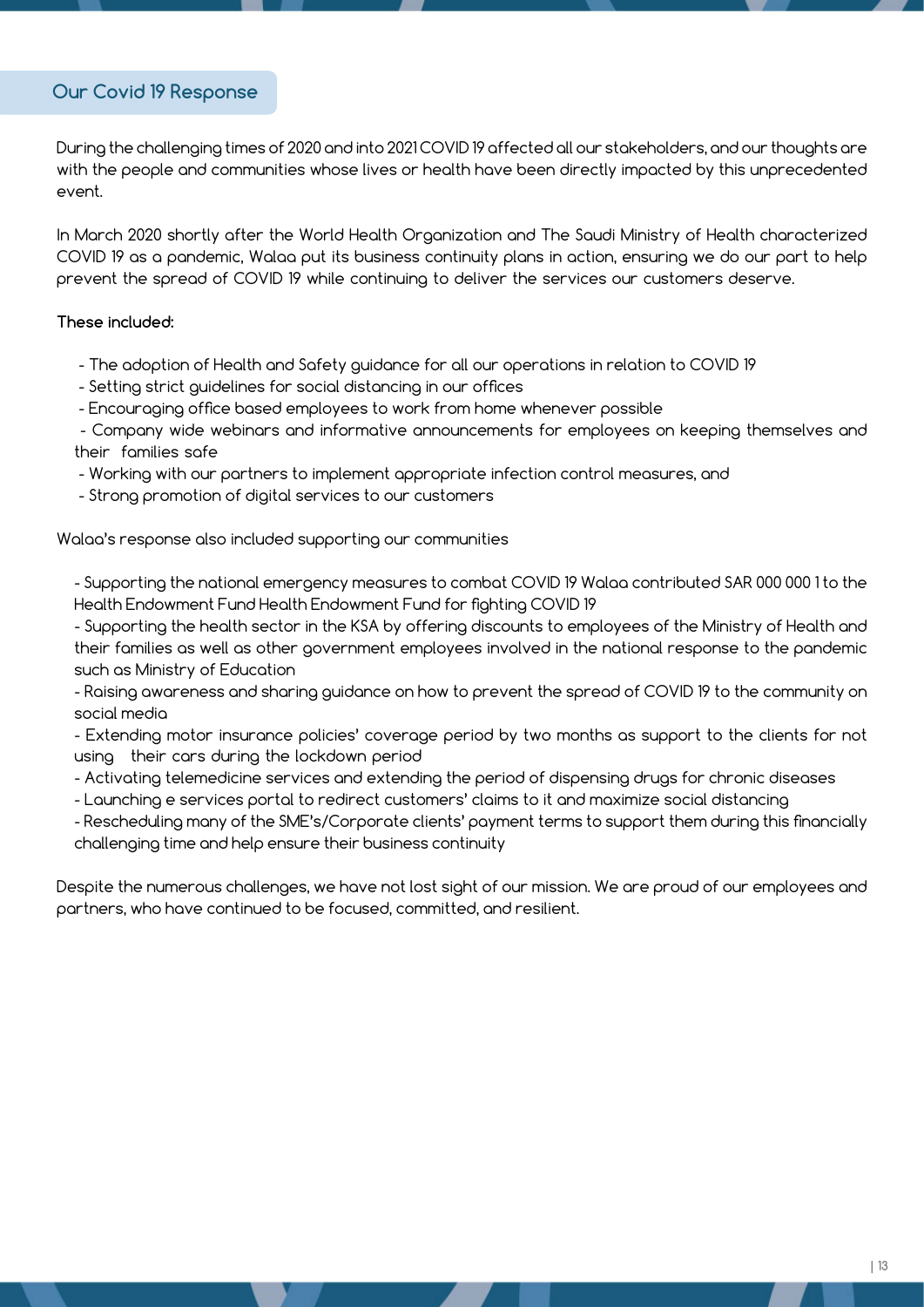

# **Customers and Customer's Satisfaction**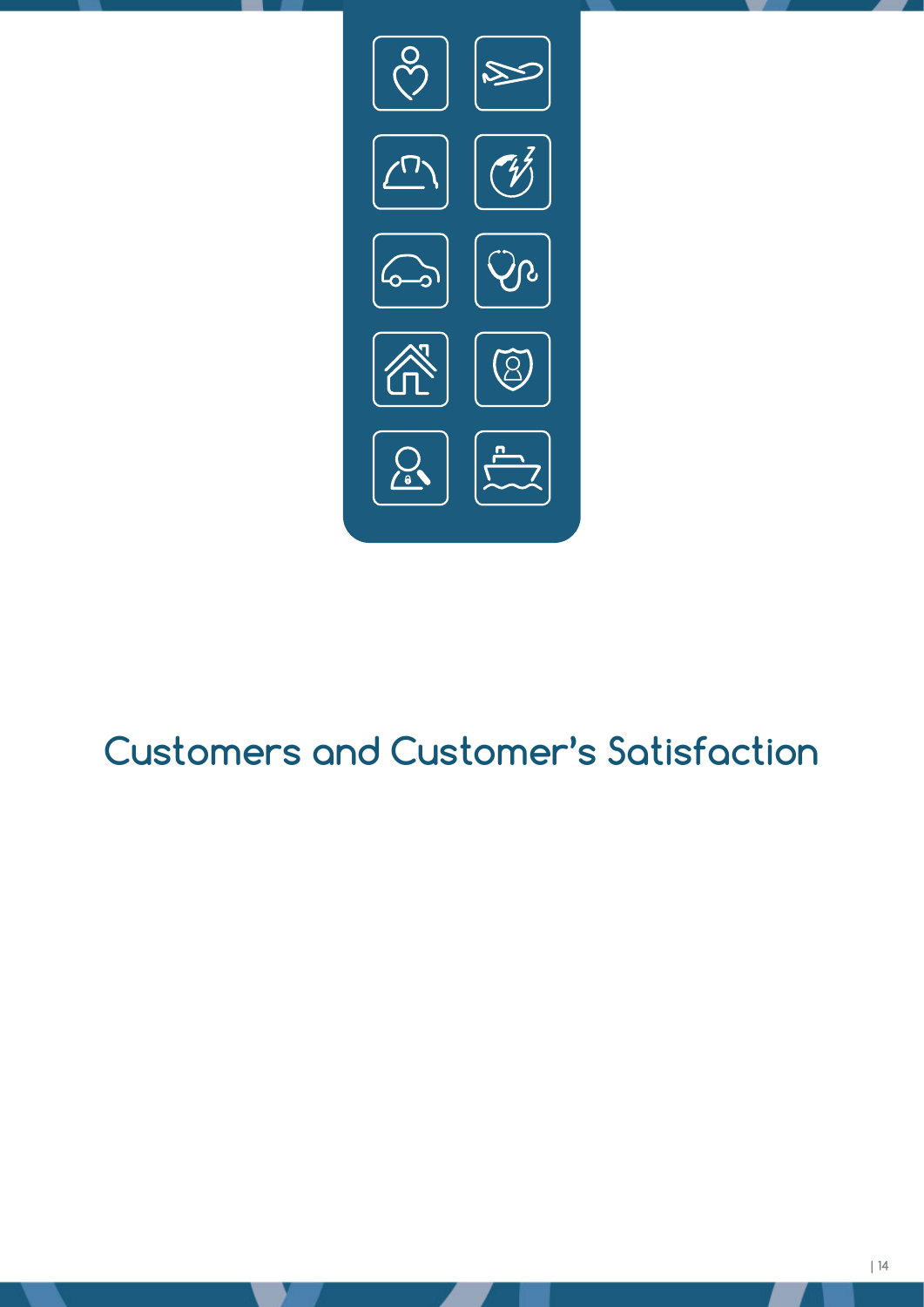## **ESG Steering Committee Structure**

We place customers at the heart of our business This commitment is reflected in Walaa's core corporate values.

- Policy holders are our partners, more than mere customers
- Strive to remain to be insurer of choice for our clients
- Maintain highest standards of professional integrity, transparency, and corporate governance
- Attain more recognition for our service culture and ensure profitability
- Driven by quality, holistic, and risk management solutions

Focusing on operational excellence, Walaa has put in a place an Integrated Management System (IMS)aimed primarily at achieving customer satisfaction, information security, business continuity, and occupational health safety The system is based on the following certifications.

- ISO 2015 9001 for the Quality Management System.
- ISO 2013 27001 for the Information Security Management System.
- ISO 2019 22301 for the Business Continuity Management System (BCMS).
- ISO 2018 45001 (OHSMS) for Occupational Health Safety Management System.

Walaa is proud to have been the first insurance company in the Kingdom of Saudi Arabia to receive the ISO 9001 certification in 2017 This reflects our desire to adopt leading practices and serve as a role model for insurance companies in the Kingdom.

#### **Claims management and customer service**

Walaa seeks to respond to clients quickly, fairly, sensitively, and transparently at all times andmake sure claims processes are clearly explained and understood We have a dedicated Customer Department to ensure that issues and feedback from customers/policyholders are addressed professionally and in a timely manner.

We have also enhanced our digital platforms, enabling customers to engage with us online Walaa has launched an e services portal where our motor insurance customers can submit their claims online We have also worked with our medical claims third party administrator in developing their mobile application which allows medical insurance customers to submit their claims on their cell phones Furthermore, we have created a workshop portal through which clients can submit their invoices, finalize claims, and receive notifications for car releases, which eliminates the need for printing of documents Finally, we launched our WhatsApp service enabling us to serve our clients and issue policies through the app.

Following the merger with MetLife AIG ANB Cooperative Insurance Company in 2020, we have worked hard to ensure that all clients of the merged entity are well informed, not adversely affected by the merge, and continue to be catered to with the best service levels.

#### Customer privacy

We understand that the digital age brings certain security and privacy risks to our business Protecting customer/business partners' data and respecting their privacy are of utmost importance to Walaa.

To ensure that all customer details are protected, we have in place comprehensive ISO 27001:2013 certified processes and systems These processes also reviewed and updated on regular basis Furthermore, we have established a Cyber Security department to protect the company from cyber attacks.

#### Customer engagement

Walaa values the feedback from our customers, and we have invested in an on going customer satisfaction survey through which we obtain feedback, track, and measure the satisfaction of our individual customers after each service provided In 2020 we received a total of 13.634 responses across our services and we achieved a General Customer Satisfaction of 83 percent.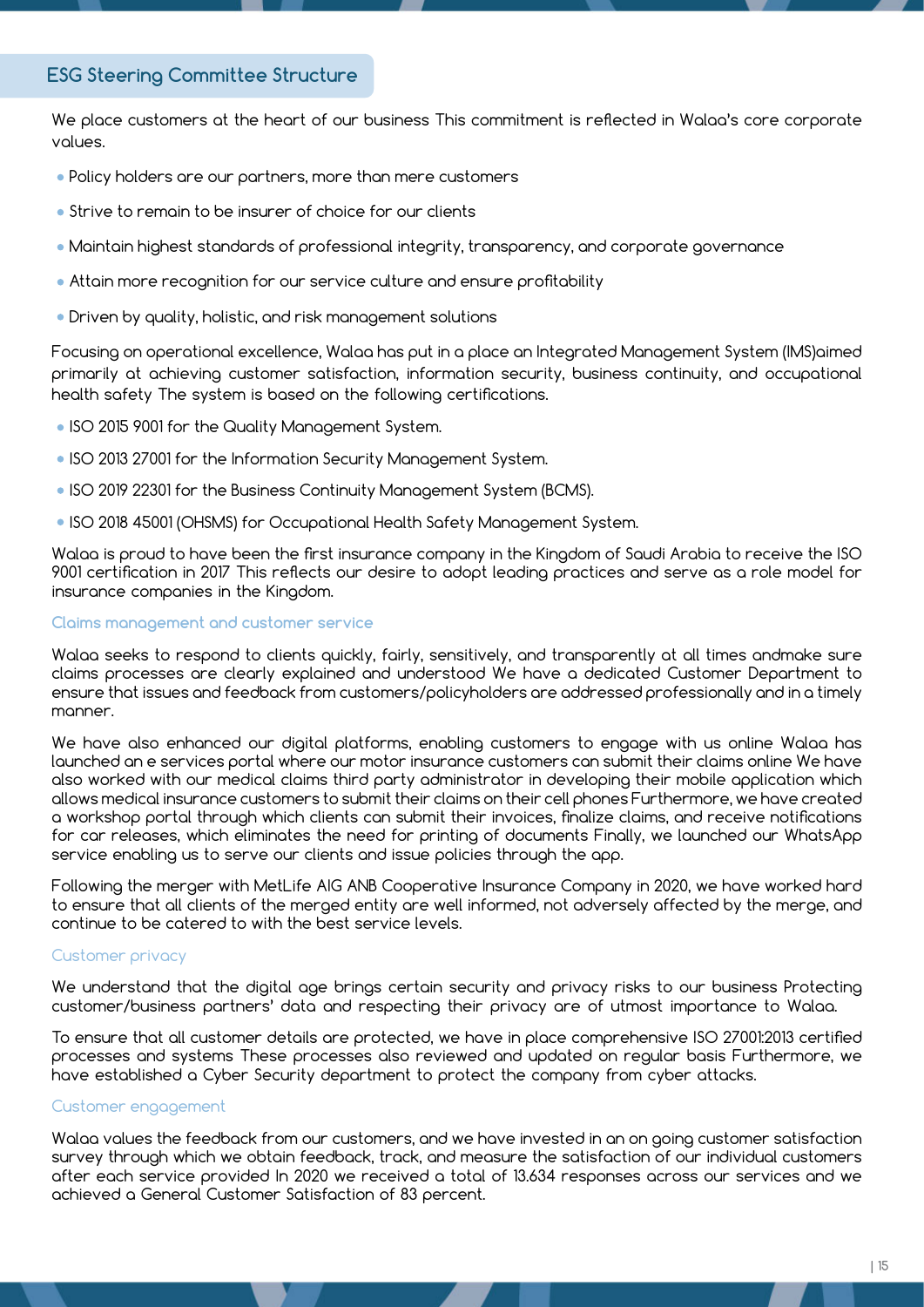This figure is central to Walaa's operations and we strive to achieve year on year improvements in the customer satisfaction score.

Surveys Customer Satisfaction

- **Post Online Sales Survey**
- After Claim Survey
- After Cancellation Survey
- Walk In Customer Survey



| Year                                                                         |      | 2019 |      | 2020 |  |
|------------------------------------------------------------------------------|------|------|------|------|--|
|                                                                              | Yes. | No.  | Yes  | No.  |  |
| 1. Did Walaa representative explain required product<br>features in details? | 97%  | 3%   | 100% | 0%   |  |
| 2. Did you receive policy documents in timely manner?                        | 97%  | 3%   | 100% | 0%   |  |
| 3. Are you satisfied with the claim settlement turnaround<br>time?           | 97%  | 3%   | 92%  | 8%   |  |
| 4. Are you satisfied with Walaa products and services?                       | 100% | 0%   | 100% | 0%   |  |

#### **Innovation**

The feedback we receive from our customers feeds into our innovation process both in terms of products and our internal processes Based on customer and employee feedback, Walaa has started a digitization journey whereby the company is planning to revamp all current systems to better service our clients in a much faster and more efficient manner Furthermore, Walaa has started offering a verity of new insurances coverages based on customers' needs such as Pollution Legal Liability, Directors and Officers Liability, Professional Indemnity for Architects, Engineers and Miscellaneous Professions, Medical Malpractice, and Home Insurance.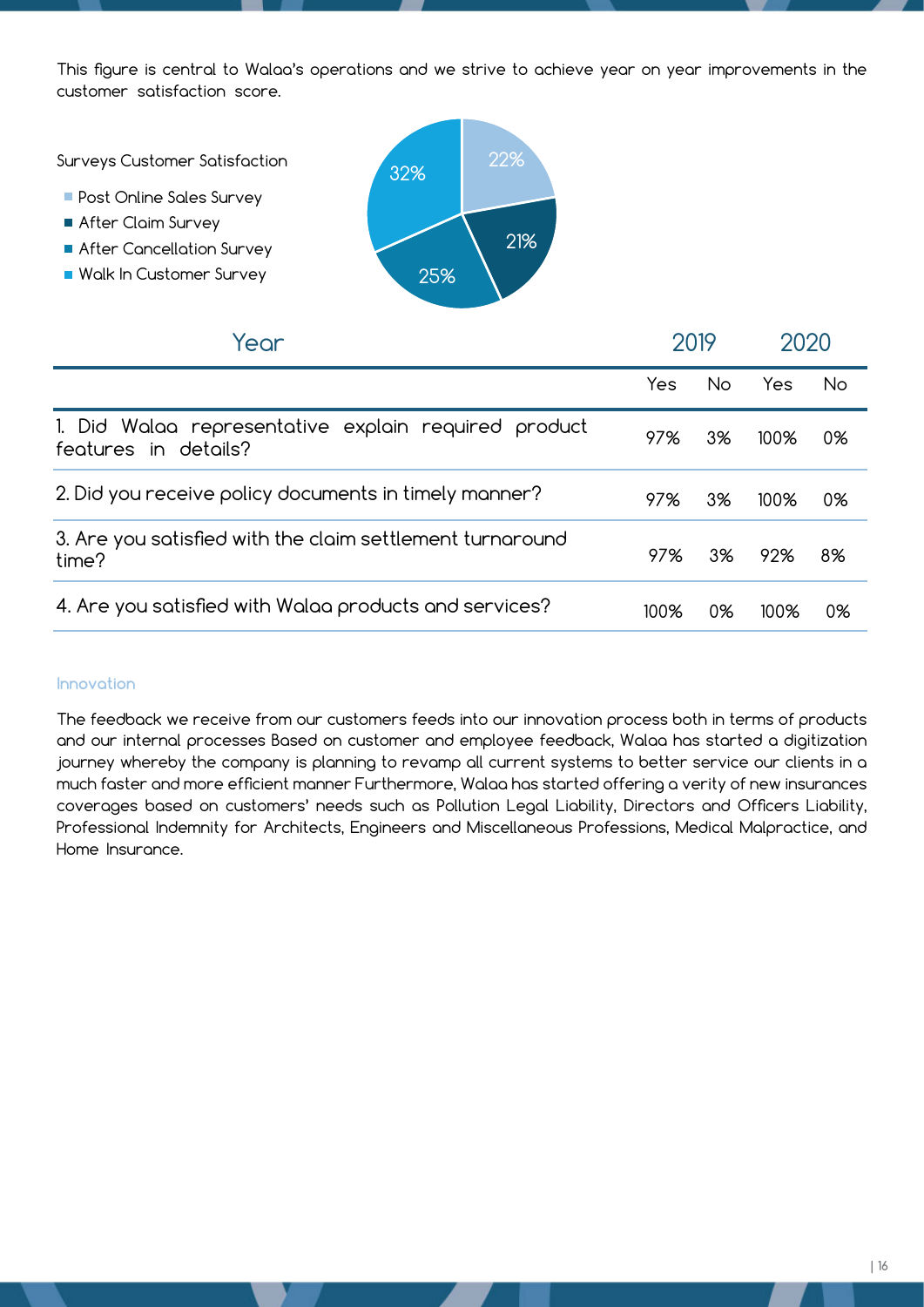

# **Employees and Career Development Trainings**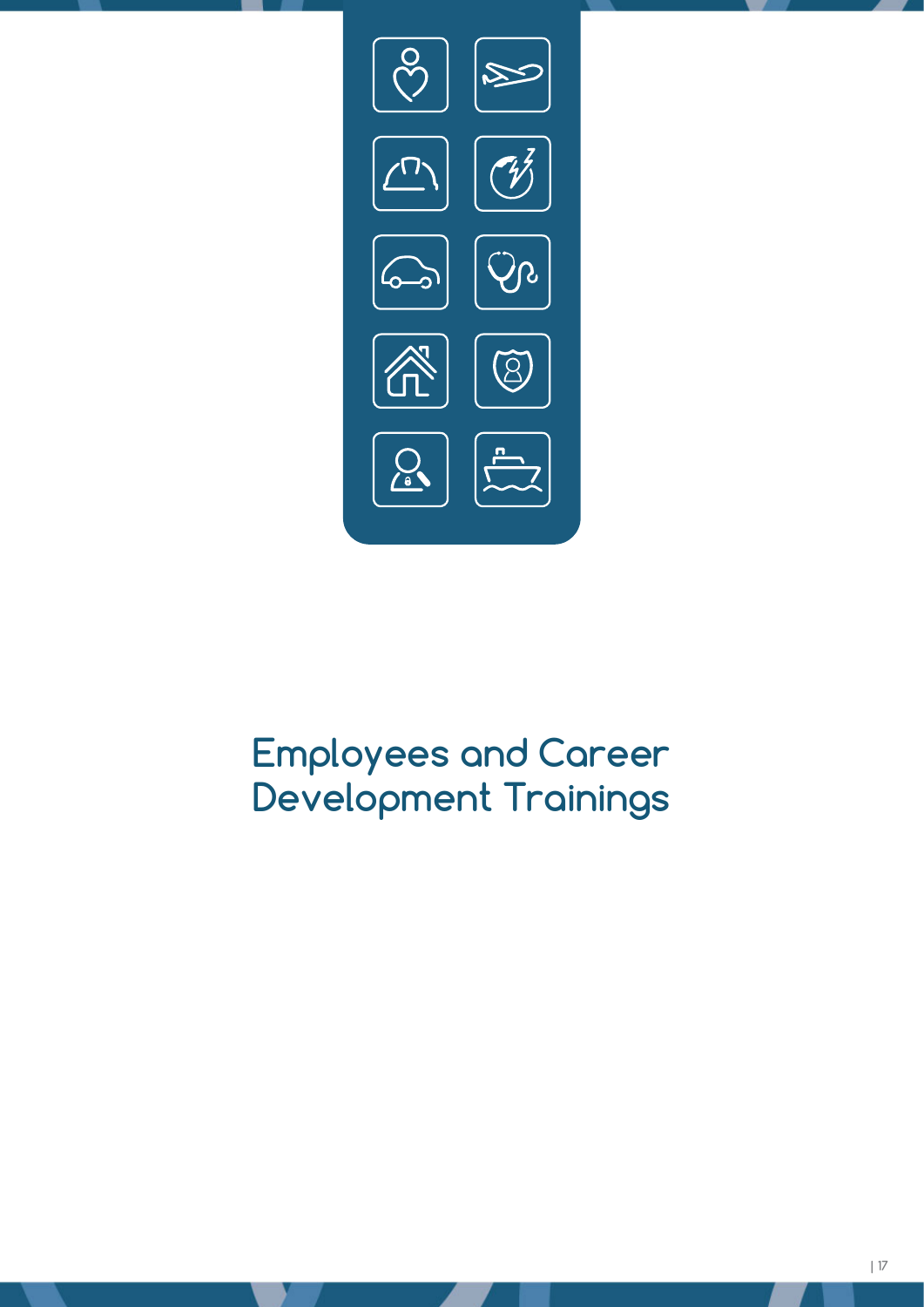### **Employees**

We at Walaa are fully aware that our value creation depends on the quality, attitude, and motivation of our employees.

We aim to create a culture that is based on diversity, fairness, and respect This includes observing company wide standards of conduct and protecting employees from discrimination, harassment, and retaliation These standards are set out in our Code of Ethics.

We strive to be a responsible and progressive employer that values diversity and promotes inclusion We seek to attract the best talent from our communities, and we seek to maximize employment opportunities for women and Saudi nationals.

At the end of 2020 Walaa had 472 employees We believe in inclusion and equal employment opportunity, hence, approximately 18 percent of Walaa's workforce are women, which is a figure that has seen a steady increase over the years Furthermore, the percentage of employees with special needs is approximately 2 percent.

We have ensured that the newly on boarded employees from the merger with MetLife AIG ANB Cooperative Insurance Company are treated fairly and integrated within the current structure.



This had an impact on the Saudization ratio of Walaa during 2020.

#### **Employee engagement**

Walaa believes that an engaged workforce leads to greater productivity, higher profitability, and increased customer satisfaction Walaa is committed to open door policy, and to listening to employees through ongoing surveys and other feedback channels This includes regular meetings with senior management, one on one meeting with the CEO, and virtual townhall meetings.

The table below shows the overall findings of our survey in which 248 employees participated The survey indicated that employees see Walaa as a family, with a team spirit built on collaboration, harmony, and diversity In addition, it showed that employees believe that Walaa is a dynamic, innovative, and customer oriented company that cares for its reputation, credibility, and stability The results are clear indicators of the success of Walaa's responsible human resource policies.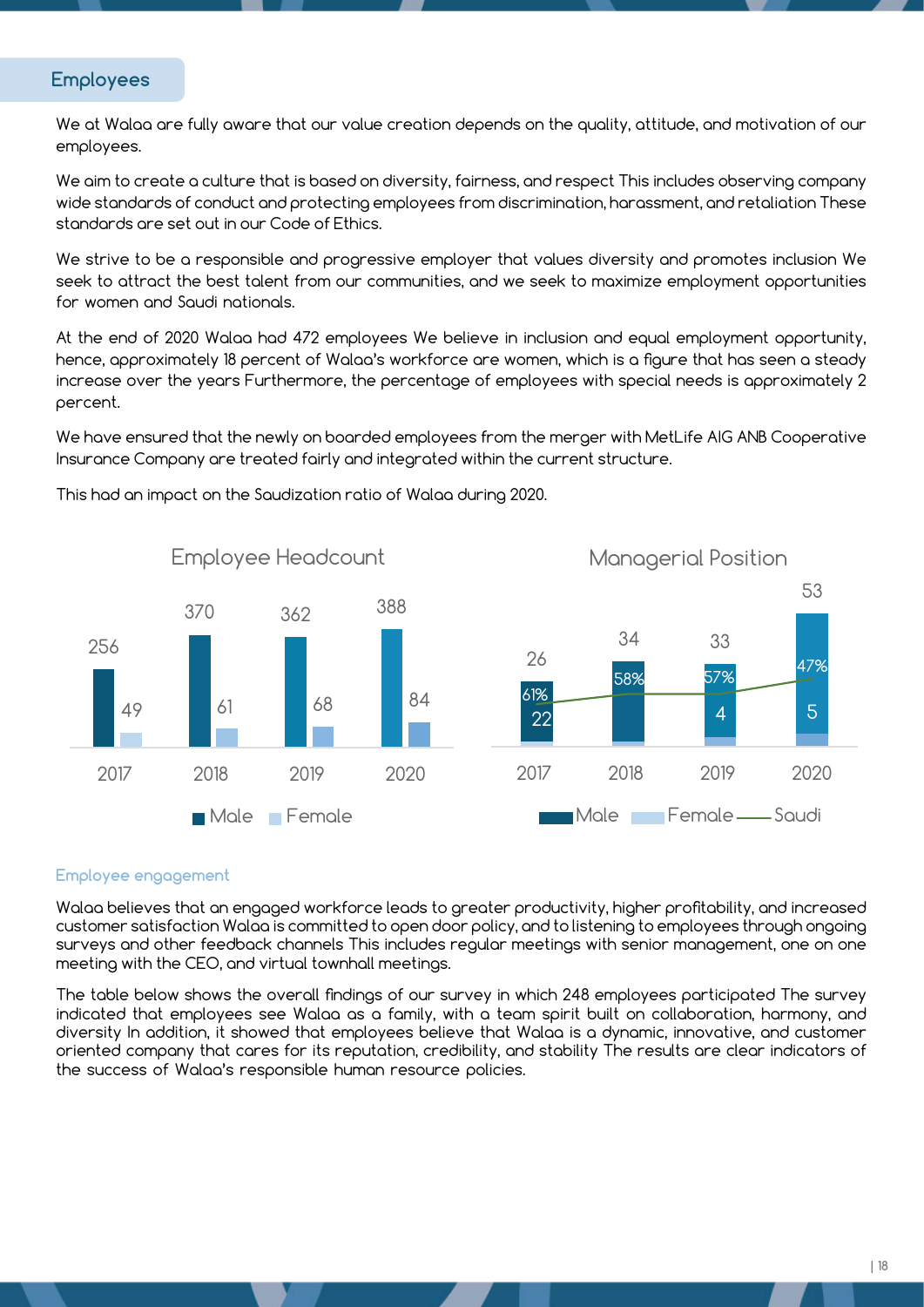| 93% | Believe that their job makes a positive difference on other's life              |
|-----|---------------------------------------------------------------------------------|
| 88% | Feel that they are connected to their coworkers                                 |
| 81% | Feels that their team are an inspiration for them to do their best at their job |
| 65% | Believe their managers listen to their suggestions and act upon it              |
| 74% | Feel happy with their current function/position                                 |
| 69% | Are happy at their workplace                                                    |
| 78% | See themselves within Walaa in 5 years' time                                    |
| 83% | Enjoy the company's culture                                                     |
|     |                                                                                 |

## **Training and career development**

Our approach to learning and development is guided by our belief that the business must serve the employees in order to succeed We provide annual performance and career development reviews to all of our employees and during this process, training needs of each individual are identified We have put in place a comprehensive training program with a regionally well recognized partner to provide subject specific areas of training which will also act as a springboard for aspiring staff to progress into professional insurance qualifications.

The table below details the number of training sessions conducted in the past two years.

| <b>Year 2020</b>            | No. of Trained<br><b>Members</b> | No. of<br><b>Trainings</b> | Total No. | <b>Total No.</b><br><b>Training Days Training Hours</b> |
|-----------------------------|----------------------------------|----------------------------|-----------|---------------------------------------------------------|
| General trainings           | 260                              | 22                         | 378       | 93,128                                                  |
| Professional Certifications | 70                               |                            | -         |                                                         |
| Executive trainings         |                                  | 4                          | 41        | 324                                                     |
| <b>BOD / AC Committees</b>  |                                  | 3                          |           | 28                                                      |
| Total                       | 342                              | 29                         | 419       | 93,480                                                  |

## **Health and Safety**

Walaa prioritizes the health, safety, and wellbeing of our employees, customers and visitors We have ISO 45001 2018 certification for our Occupational Health and Safety Management Systems This standard is based on OHSAS 18001 (which it will replace in 2021) and the conventions and guidelines of the International Labor Organization ( LLO).

We seek to ensure the safety, prevention of injury, and ill health of our customers, employees, contractors and suppliers by eliminating and reducing occupational hazards and risks We have developed preparedness for emergencies through the provision of adequate equipment and training Walaa had no injuries to report during the year.

Furthermore, Walaa provides each of its employees with a life insurance policy, which covers up to SAR 1 000 000 in case of death This is to support the families of the deceased and this has proven to be valuable to our employees' dependents in the past.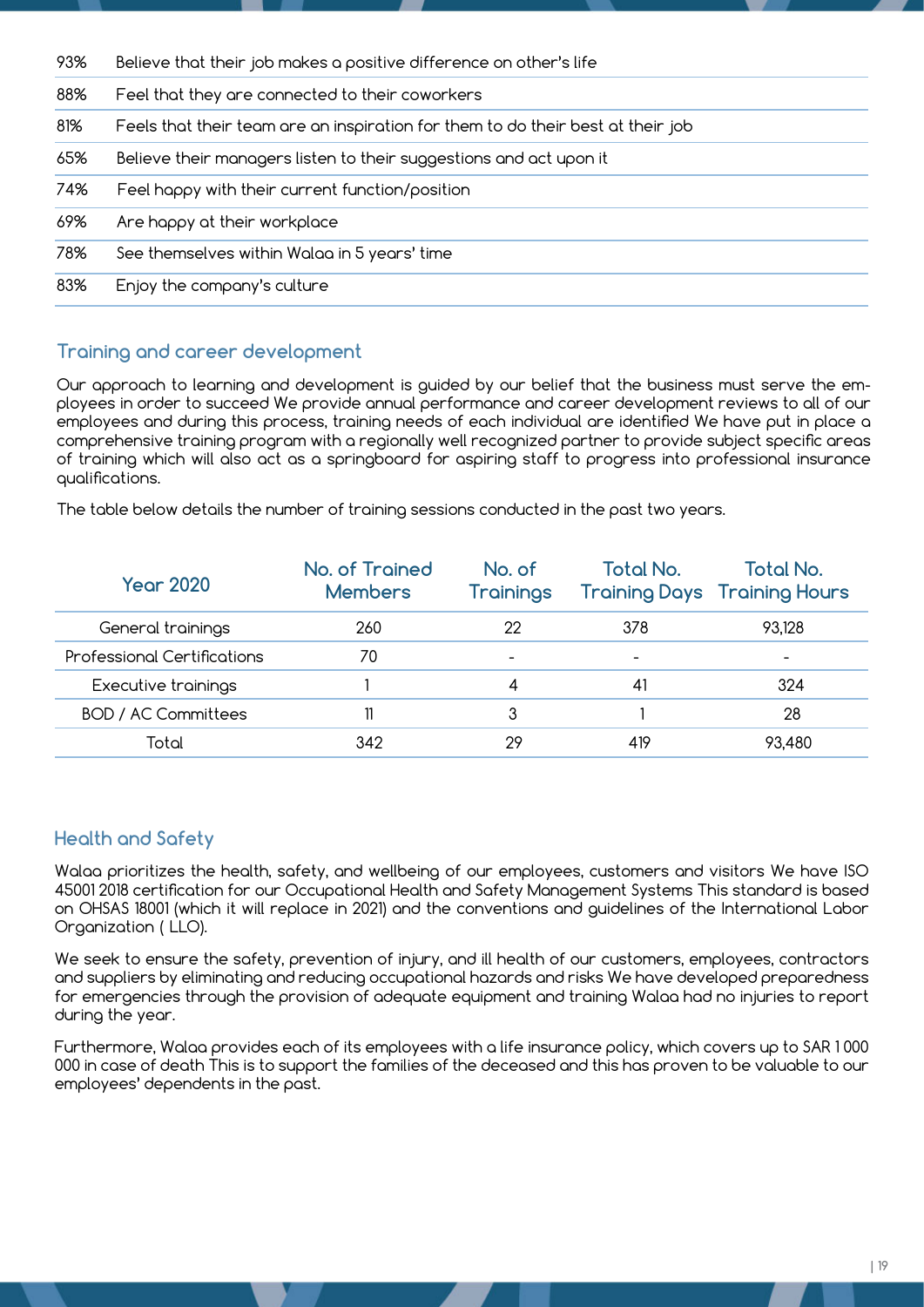

# **Regulators, and Partners**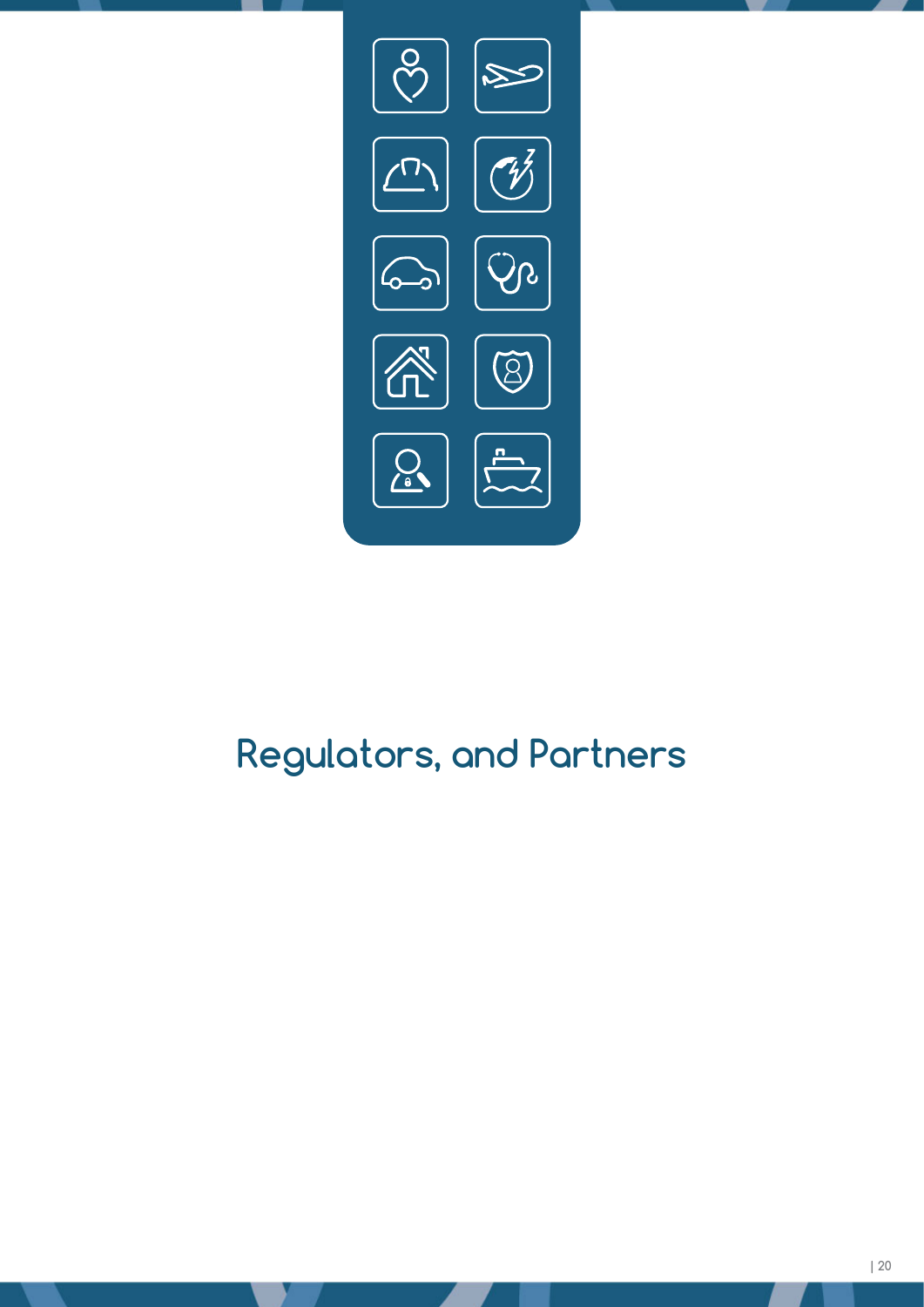### **Regulators**

A well functioning, sound and stable insurance market is of major importance to society at large, Walaa is committed to achieve the highest level of transparency and compliance with laws, rules, regulations, and professional ethics Therefore, our compliance department is proactively engaging with our regulators and we regularly report to these entities in a transparent manner. We are also continuously monitoring developments in the national regulatory system in order to both assess new business opportunities and take prompt measures to manage them.

Despite all the precautionary measures set by the company in response to COVID 19 pandemic, the company was fined SAR 5 000 by the Saudi Central Bank (SAMA) for not complying with social distancing requirements in one of the departments of the company Walaa took this as an opportunity to implement better and stricter safety measurements to ensure the compliance with the regulations.

Walaa has established a code of ethics aiming to help employees tackle ethical questions, challenges, and dilemmas if they occur in their everyday practice In case of any ethical violations, Walaa has set up a whistleblowing mechanism allowing employees and wider stakeholders to raise concerns on confidential basis In addition, to the policy being available on the intranet and on the company website The compliance department ensures that it is circulated by mail at least one a year.

#### **Partners**

At Walaa, we recognize that the choices we make regarding our material and service providers must also reflect our values We think of the relationships with those that sell our products and with our suppliers as long term partnerships, founded on trust and transparency We also seek to be an agent of transformation in sustainability awareness in the value chain and we encourage responsible practices in our business partners.

Our procurement policy sets out Walla's guidelines on assessing our suppliers on social responsibility criteria To better communicate our sustainability expectations to vendors, we have a code of conduct for our vendors and partners, which sets out our expectations from them.

Additionally, Walaa is currently engaged to complete the In Kingdom Total Value Added (IKTVA) program and Local Content Application established by Saudi Aramco This program is designed to drive domestic value creation by increasing local investment, economic diversification, job creation, and workforce development within the Kingdom The certificate can be obtained through submitting a survey which measures the company's use of local suppliers, local resources and Saudi employees The IKTVA Certificate will add value to our company in terms of suppliers and service providers that are providing their services and manufacturing their products locally.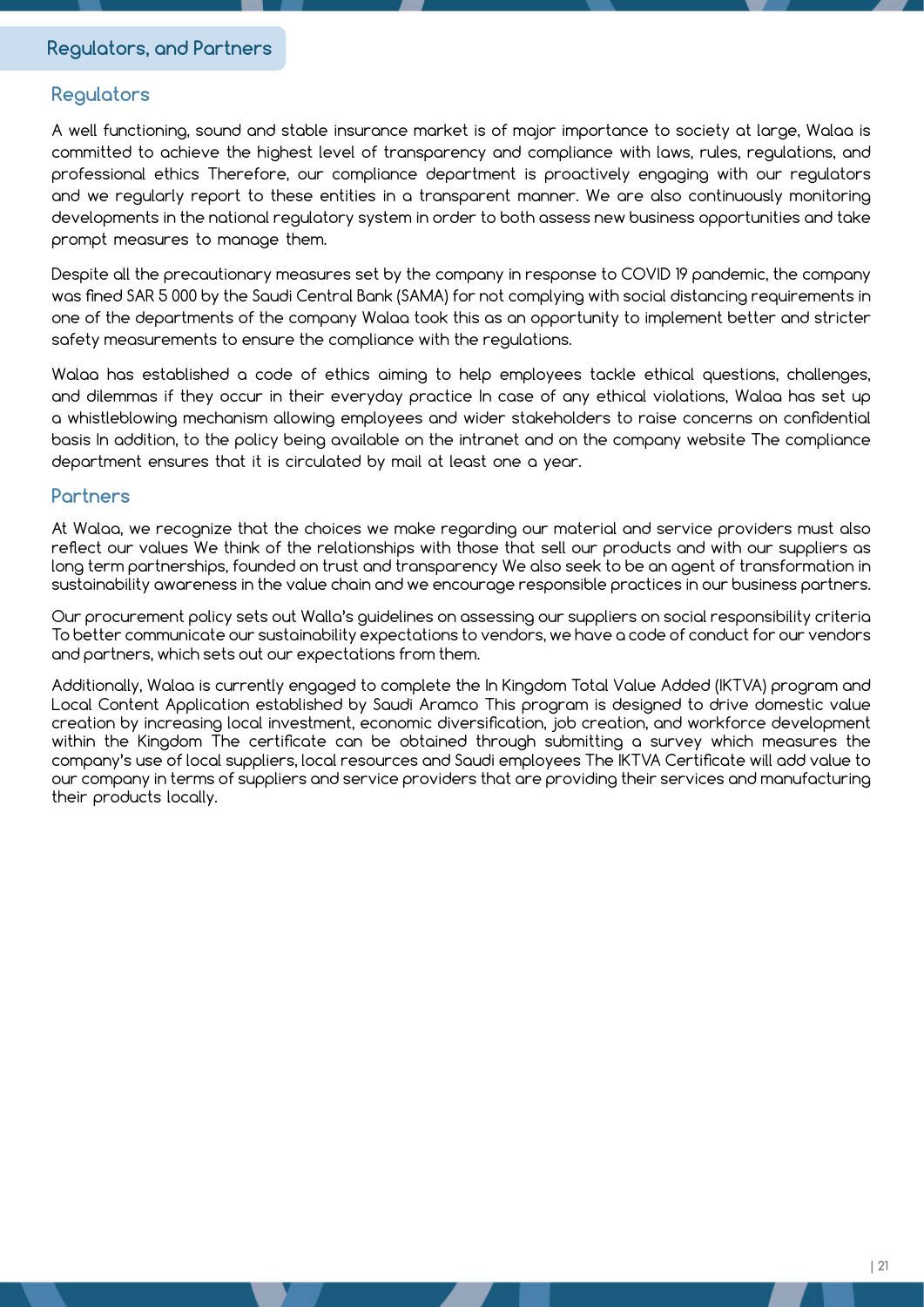

# **Environment**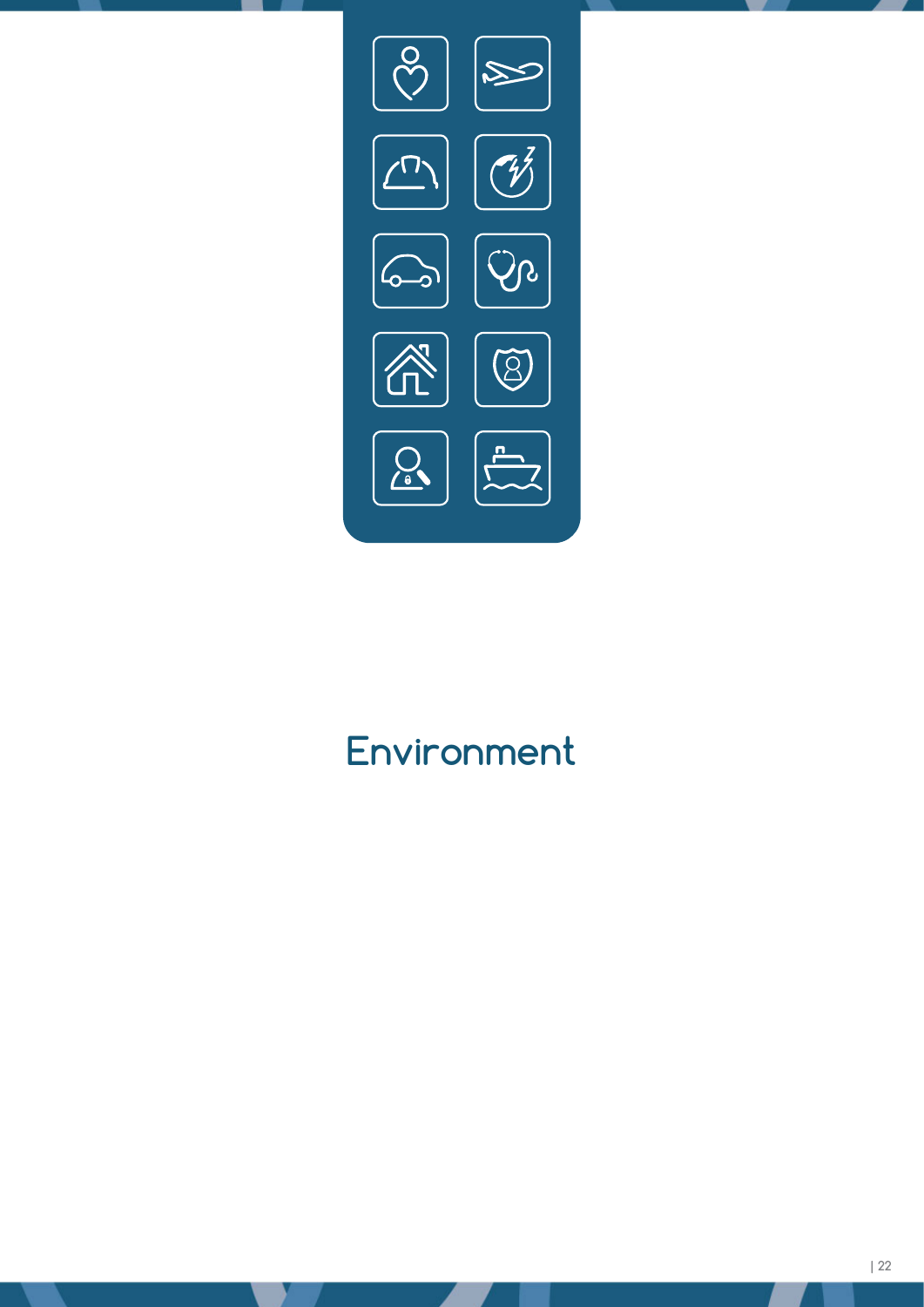#### **Environment**

We are aware of the impact our operations can have on the environment. We are committed to operating in an environmentally responsible manner by reducing waste and ensuring full compliance with the environmental regulations. Furthermore, Walaa constantly studies ways to minimize the impacts and externalities of its operations. We seek to integrate environmental considerations into the business, minimizing environmental impacts of our processes, activities, and services through a variety of initiatives. Our initiatives focus on waste management, energy efficiency, employee awareness, and underwriting processes.

### **Waste:**

Walaa is committed to ongoing sustainability and reducing reliance on paper communications to customers. Walaa has initiated multiple initiatives internally to advance the awareness of the current paper consumption and to drive consistency, efficiency, and simplification across the company's customer communications. For example, Walaa has set up online portals and SMS services for retail customers which encourages them not to print policy documents.

One of the waste streams with the highest impact in our operations is discarded electronic equipment. At Walaa we try to reuse and recycle as much electronic equipment as possible, such as computers, screens, and printers, by partnering with Ertiqa. This Non-Profit Organization, which is registered with the Ministry of Labor and Social Development, refurbishes used computers, then distributes them to educational and social institutions.

As an insurance company compensating clients for their losses and taking over salvaged items, Walaa has a practice of donating non-sellable items to charity organizations such as Benaa for Orphan Care and Efaa for the Care and Rehabilitation of the Disabled. In terms of motor salvage, Walaa has an agreement with a buyer which ensures that most of the salvage is recycled back to the market in second-hand cars. As for metal, aluminum, paper rolls, wood, and other scrap materials, these are sold to a salvage buyer for recycling.

#### **Energy:**

Committed to understanding its impact, Walaa is in the process for putting a system in place to begin tracking our energy consumption (mWh) in addition to energy expenditure.

### **Water:**

Located in a region which suffers from water scarcity, we recognize our responsibility to reduce our water consumption. We are in the process of installing water consumption meters across our offices to track our performance and set objectives in this regard.

### **Underwriting:**

While our direct environmental footprint of our office operations, we recognize that our underwriting has a significant role to play in protecting the environment. We encourage our clients to adopt virtuous and environmentally-sustainable behavior through prevention, awareness-raising and incentives.

We provide discounted tariffs to companies that present lower environmental risks. We are in the process of offering insurance to driverless cars and offering discounts to hybrid/electrical cars. In addition, our Risk Surveyors, Risk Engineers, and Underwriting team work closely with our clients to provide them with valuable input and feedback on ways to better minimize their risks within their facilities.

Furthermore, our underwriting team support and encourage our sales team by focusing on SME's business which will have a positive reflection on the economy.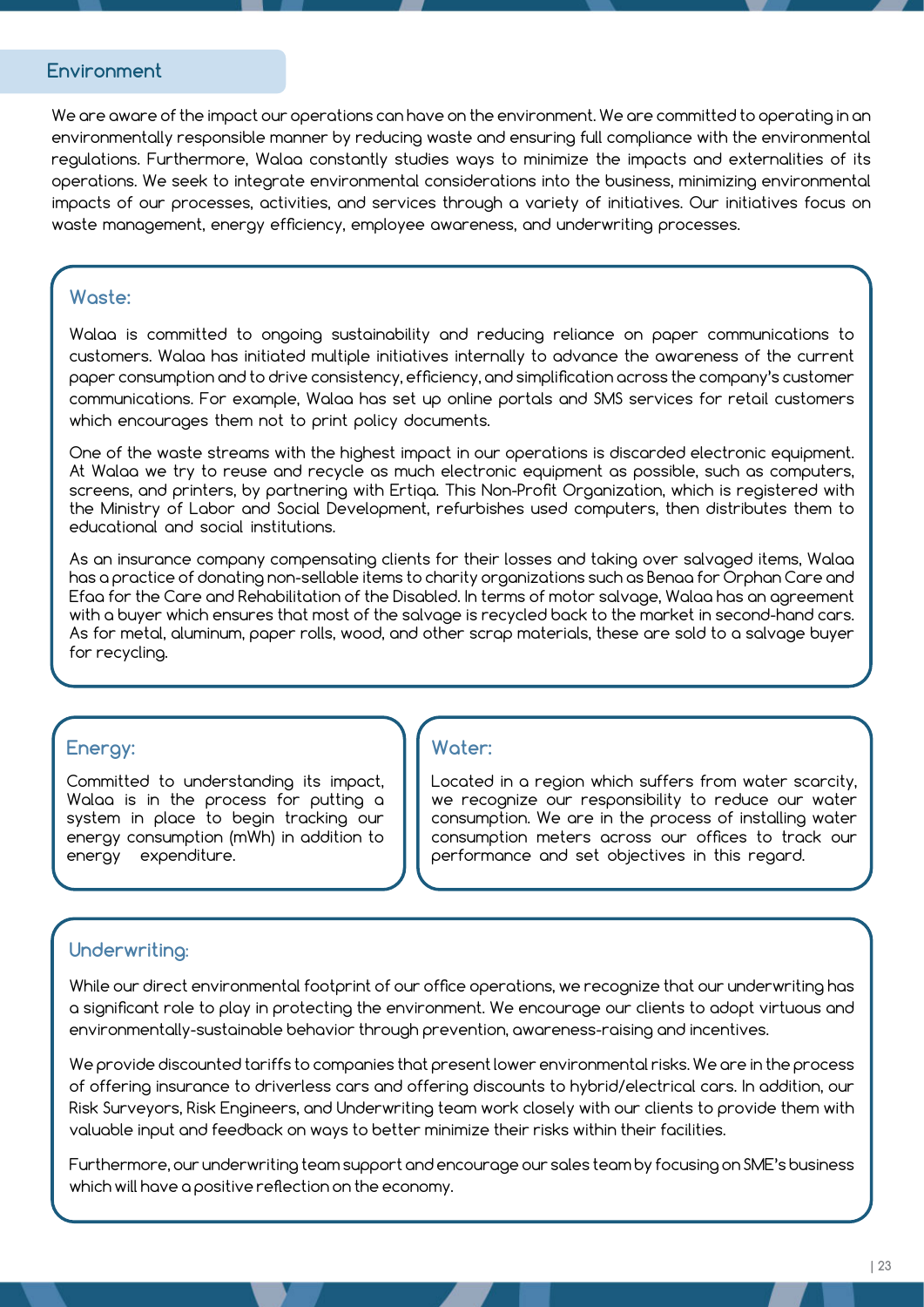

# **Community**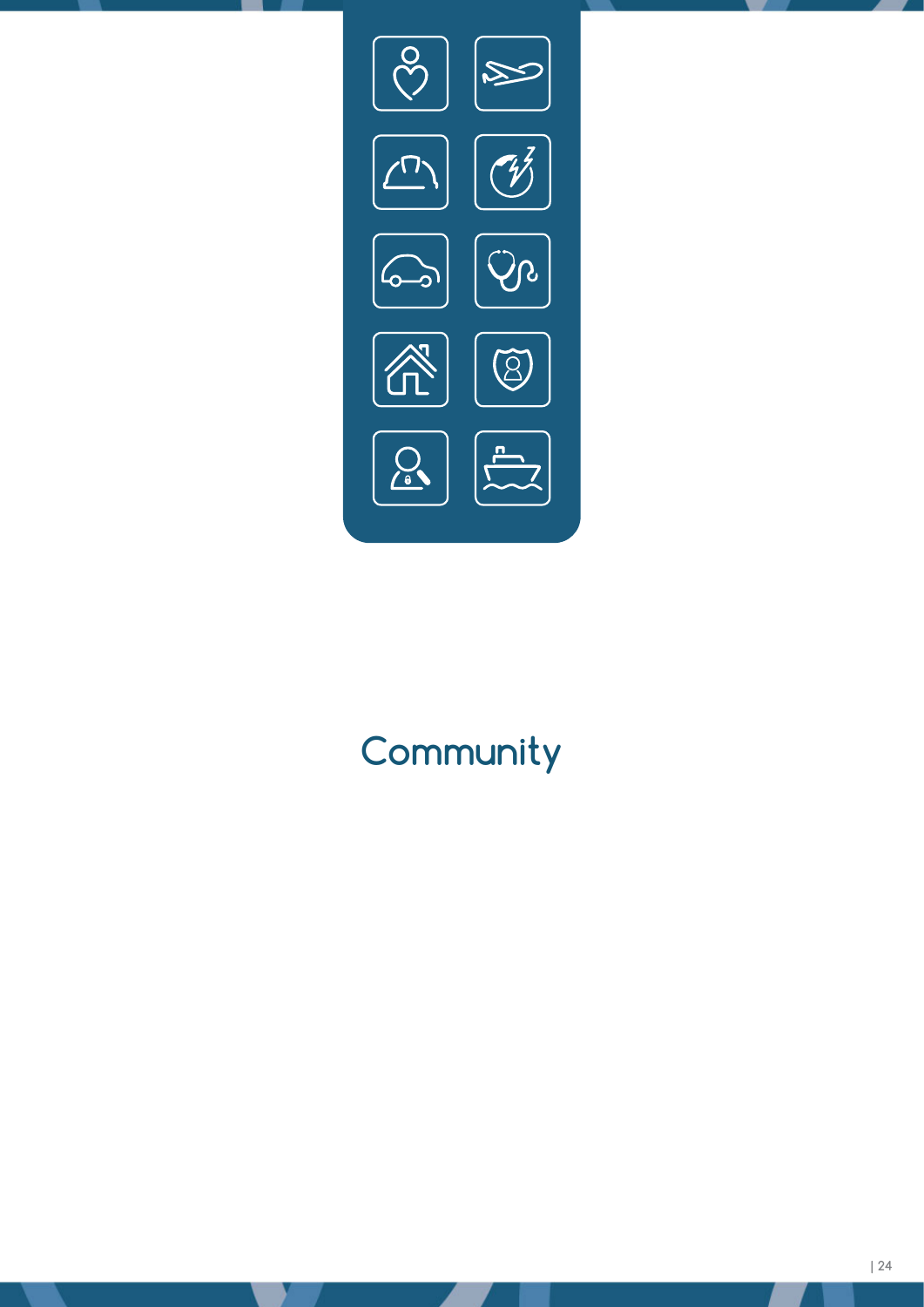### **Community**

Walaa strives to be a force of good in the community through responsible community investment practices We contribute both time and money to carefully selected programs Since 2017 Walaa has granted SAR 1 per insurance policy to be donated to charitable associations licensed by Ministry of Labor and Social Development in the Kingdom of Saudi Arabia.

During 2019 and 2020 we focused on safety We continuously participated in safety events such as the Fifth International Traffic Safety Forum and Exhibition, which aimed to enhance road safety and reduce the number of deaths and injuries resulting from traffic accidents We also participated in "Your Family Needs You" exhibition held at Saudi Aramco, which specializes in safety Furthermore, in cooperation with Najm Insurance Services Company, General Traffic Department, and the Saudi Central Bank, we launched a campaign under the slogan "Their Life, Do Not Stop it" to enhance awareness of traffic safety and security rules.

Walaa also supports the Children's Drawings and Creativity Program, which is one of the pioneering programs that the disabled children's association adopted to invest in the artworks created by children with disabilities.

In 2019 we cooperated with the Council of Cooperative Health Insurance to launch an awareness campaign for diabetes during the World Diabetes Day on 14 th November 2019.

Management and employees participated in the blood donation campaign for World Diabetes Day adopted by the Council of Cooperative Health Insurance and Ministry of Labor.

Also, as part of Walaa's CSR activities, the company offers installment facilities for recovery cases and a discount of up to 80 100 for exceptional recovery cases, based on the individual financial conditions upon delivering proof of their difficult conditions from an official governmental organization.

Every year, Walaa coordinates with different universities to train more than 25 students through its summer or internship programs The table below shows the number of trainees and training days.

| Year | <b>Training</b><br><b>Duration</b> | <b>Total No.</b><br><b>Trainees</b> | <b>Total No.</b> | <b>Total No.</b><br><b>Training Days Training Hours</b> |
|------|------------------------------------|-------------------------------------|------------------|---------------------------------------------------------|
|      | 2-4 months                         | 6                                   | 440              | 3,250                                                   |
| 2019 | 5-7 months                         | 20                                  | 2,750            | 22,000                                                  |
|      | Total                              | 26                                  | 3,190            | 25,520                                                  |
|      | 2-4 months                         |                                     | 66               | 528                                                     |
| 2020 | 5-7 months                         | 29                                  | 3,872            | 30,976                                                  |
|      | Total                              | 30                                  | 3,938            | 31,504                                                  |

We are also excited to have established the Walaa Academy This Academy offers a large variety of training programs to all levels starting from internships, fresh graduates, to future potential managers The Academy also provides workshops for Walaa's corporate clients on topics related to insurance, claims handling, and reinsurance.

The Board and Executive Management of Walaa are fully committed to investing and developing Saudi talent, starting from the grass root level In addition, Walaa believes that continuing emphasis must be placed on training for the personal development of the staff contributing to the overall growth of the company, to ensure that the company will have qualified and competent employees to achieve its objectives in all aspects of the business This importance of such investment cannot be overstated as Walaa looks to enter a new and exciting phase of its growth and development.